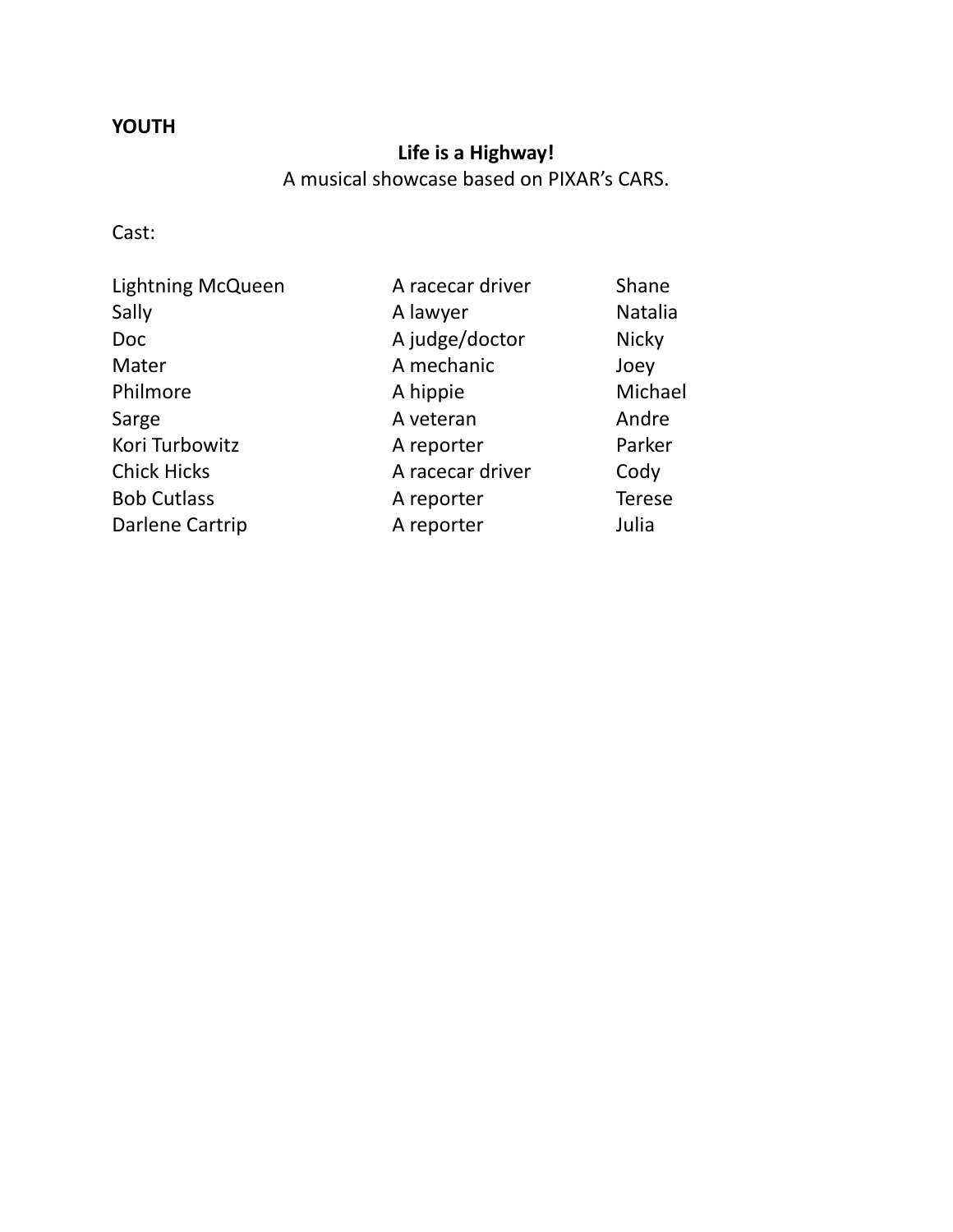## **SCENE 1**

[Cast enters singing "Real Gone" by Sheryl Crow.]

Well there's a new cat in town He's got high-paid friends Thinks he's gonna change history You think you know him so well Yeah you think he's so swell But he's just perpetuatin' prophecy

### **BOB**

Hi! And, welcome to Life is a Highway! I'm Bob Cutlass. With me as always is Darlene Cartrip!

### **DARLENE**

Boogity, boogity, boogity! Let's talk racing!

### **BOB**

Well, Darlene, It looked like racecar superstar Chick Hicks was poised to finally get out of the shadow of his rival, "The King" Strip Weathers and win his first Piston Cup in California next week -

[Chick Hicks enters]

### **CHICK**

The Piston Cup is mine, dude! It's all mine!

### **DARLENE**

Yeah, but what he didn't count on was rookie sensation and fan favorite Lightning McQueen giving him a run for his money!

[Chorus]

Slow down, you're gonna crash

Baby you were screaming it's a blast, blast, blast

Look out, you've got your blinders on

Everybody's looking for a way to get real gone

Real gone

Real gone

### **[LIGHTNING MCQUEEN enters.]**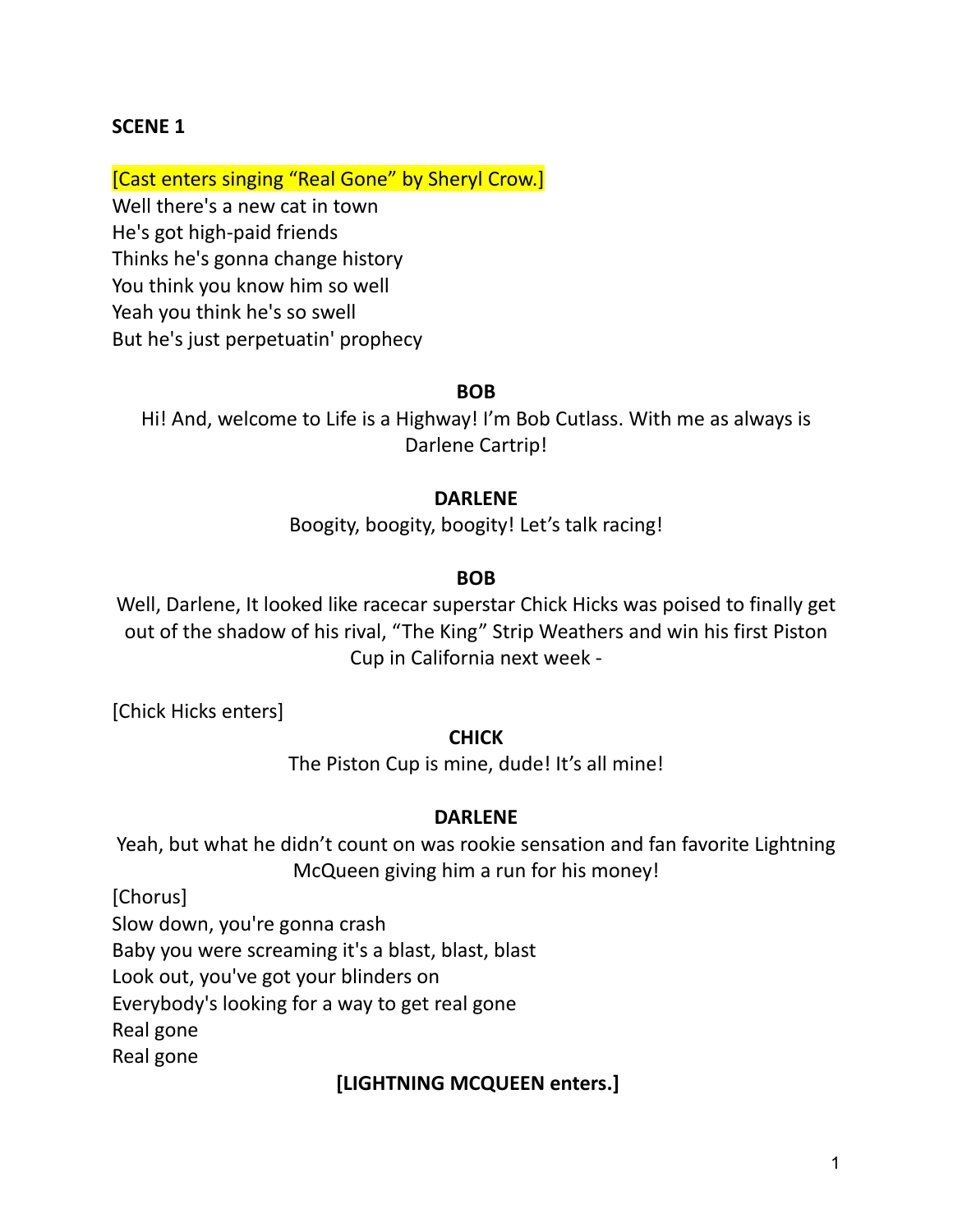## Ka-Chow!

### **BOB**

Let's check in with our correspondent in the field, Kori Turbowitz.

### **KORI**

Lightning! Over here!

## **ALL**

Lightning! How about a pose?

# **[Lightning strikes a few poses.]**

# **LIGHTNING**

Ka-Chow! Ka-Chow!

**ALL**

We love you Lightning!

# **LIGHTNING**

And, I love ya back!

(Verse 2) Well, we've been driving this road for a mighty long time Paying no mind to the signs Well, this neighborhood's changed It's all been rearranged We left that dream somewhere behind

# **KORI**

Lightning! Quick question. Why did you fire your entire racing team?

# **LIGHTNING**

Why? Why? Because, when you are as talented as I am you don't need a team!

# **KORI**

But, aren't you concerned you won't win the upcoming Piston Cup race in California if you don't have a good team to help you?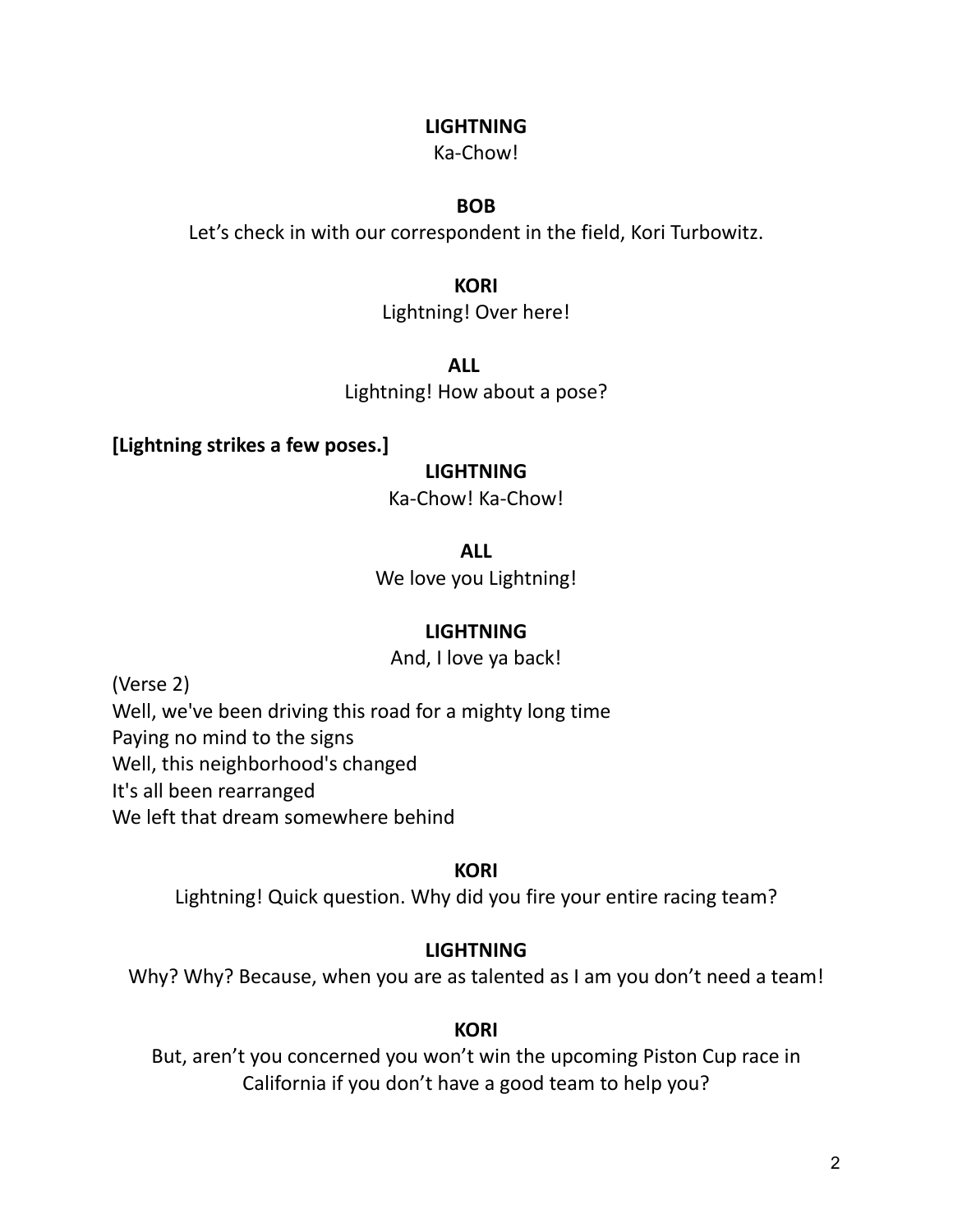Hmmm… NO! I am a one man show!

Slow down, you're gonna crash Baby you were screaming it's a blast, blast, blast Look out, you've got your blinders on Everybody's looking for a way To get real gone (uh uh uh uh) Real gone (uh uh uh uh) Real gone (uh uh uh uh) Real gone (uh uh uh uh) Uh

## **CHICK**

Hey, Mr. One Man Show! Yo! Seriously. That was some pretty darn nice racing out there today - BY ME! Ha, ha,ha!

# **LIGHTNING**

Whatever.

# **CHICK**

Welcome to the Chick Hicks era, McQueen! The Piston Cup is mine! See you in California! Betcha I get there first!

# **LIGHTNING**

I'll take that bet! No way you beat me to California! Route 66 here I come!

**[Chick exits.]**

# **KORI**

Do you really think you can beat a racer the caliber of Chick Hicks without a good team behind you?

# **LIGHTNING**

Of course I can! I am the best racer in the world! I don't need anybody! I was born to win! I was born to be wild!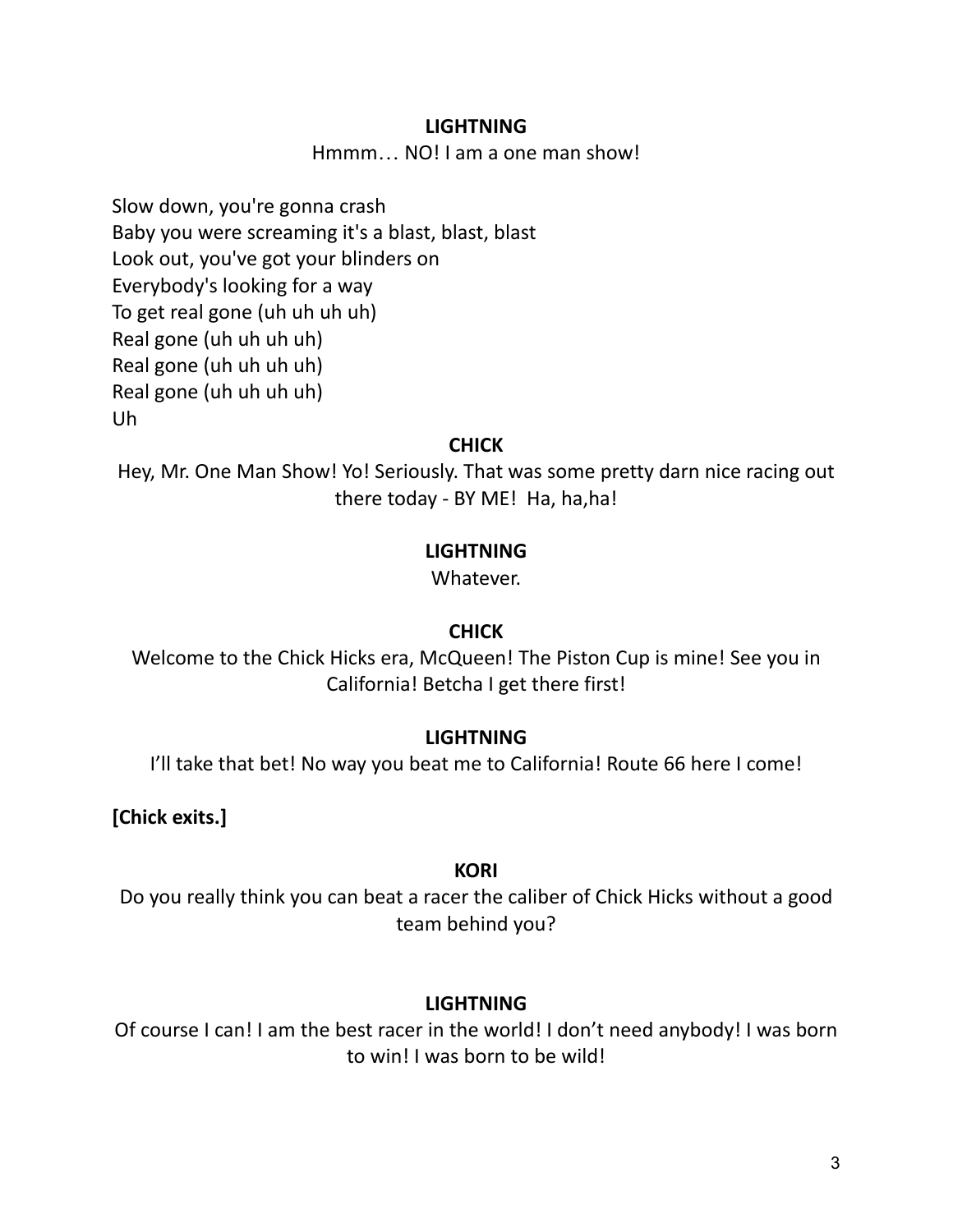## [Lightning sings *Born to be Wild* by Steppenwolf.]

Get your motor runnin' Head out on the highway Looking for adventure In whatever comes our way Yeah, darlin' gonna make it happen Take the world in a love embrace Fire all of your pistons at once And explode into space I like smoke and lightnin' Heavy metal thunder Racing with the wind And the feeling that I'm under Yeah, darlin' gonna make it happen Take the world in a love embrace Fire all of your pistons at once And explode into space Like a true nature's child We were born Born to be wild We can climb so high I never wanna die Born to be wild Born to be wild Like a true nature's child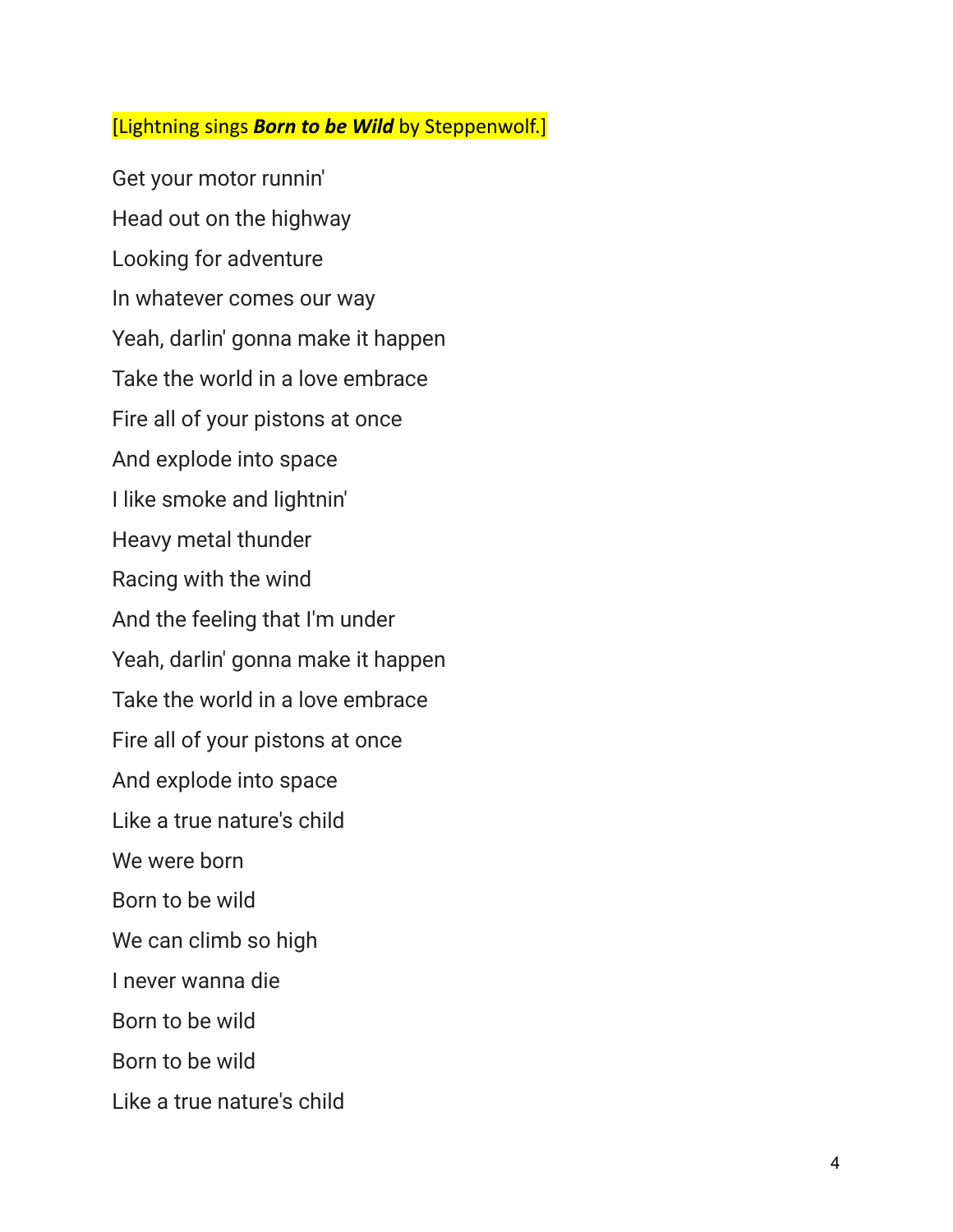We were born Born to be wild We can climb so high I never wanna die Born to be wild Born to be wild

**[When Lightning is finished he/she sits up-stage as prison bars are rolled in front. We hear the sound of prison bars closing. MATER enters.]**

# **SCENE 2**

# [MATER sings *Thank You For Being a Friend* then talks to Lightning.]

Thank you for being a friend Traveled down a road and back again Your heart is true, you're a pal and a confidant I'm not ashamed to say I hope it always will stay this way My hat is off, won't you stand up and take a bow And if you threw a party Invited everyone you knew Well, you would see the biggest gift would be from me And the card attached would say Thank you for being a friend Thank you for being a friend Thank you for being a friend Thank you for being a friend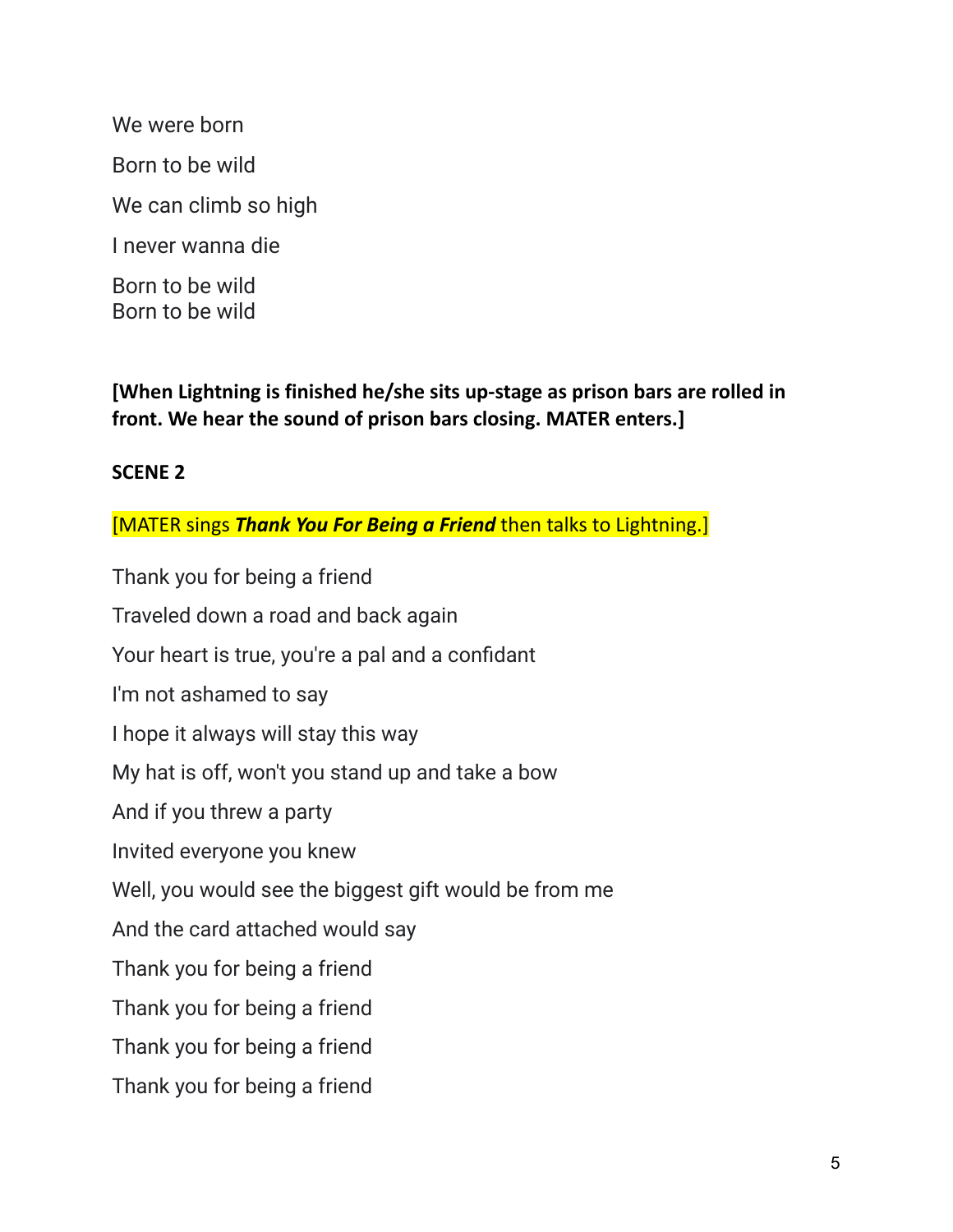If it's a car you lack, I'd surely buy you a Cadillac Whatever you need, any time of the day or night I'm not ashamed to say I hope it always will stay this way My hat is off, won't you stand up and take a bow And when we both get older With walking canes and hair of gray Have no fear, even though it's hard to hear I will stand real close and say

# **ALL**

| Thank you for being a friend (I wanna thank you) |  |
|--------------------------------------------------|--|
| Thank you for being a friend (I wanna thank you) |  |
| Thank you for being a friend (I wanna thank you) |  |
| Thank you for being a friend (I wanna thank you) |  |

### **MATER**

Hey there, buddy.

### **LIGHTNING**

Buddy? I'm not your buddy. I'm a prisoner!

### **MATER**

Yeah. But, that don't mean we can't be friends.

### **LIGHTNING**

Who are you? Where am I?

### **MATER**

The name's Mater. And, you are in Radiator Springs! The happiest little town on Route 66.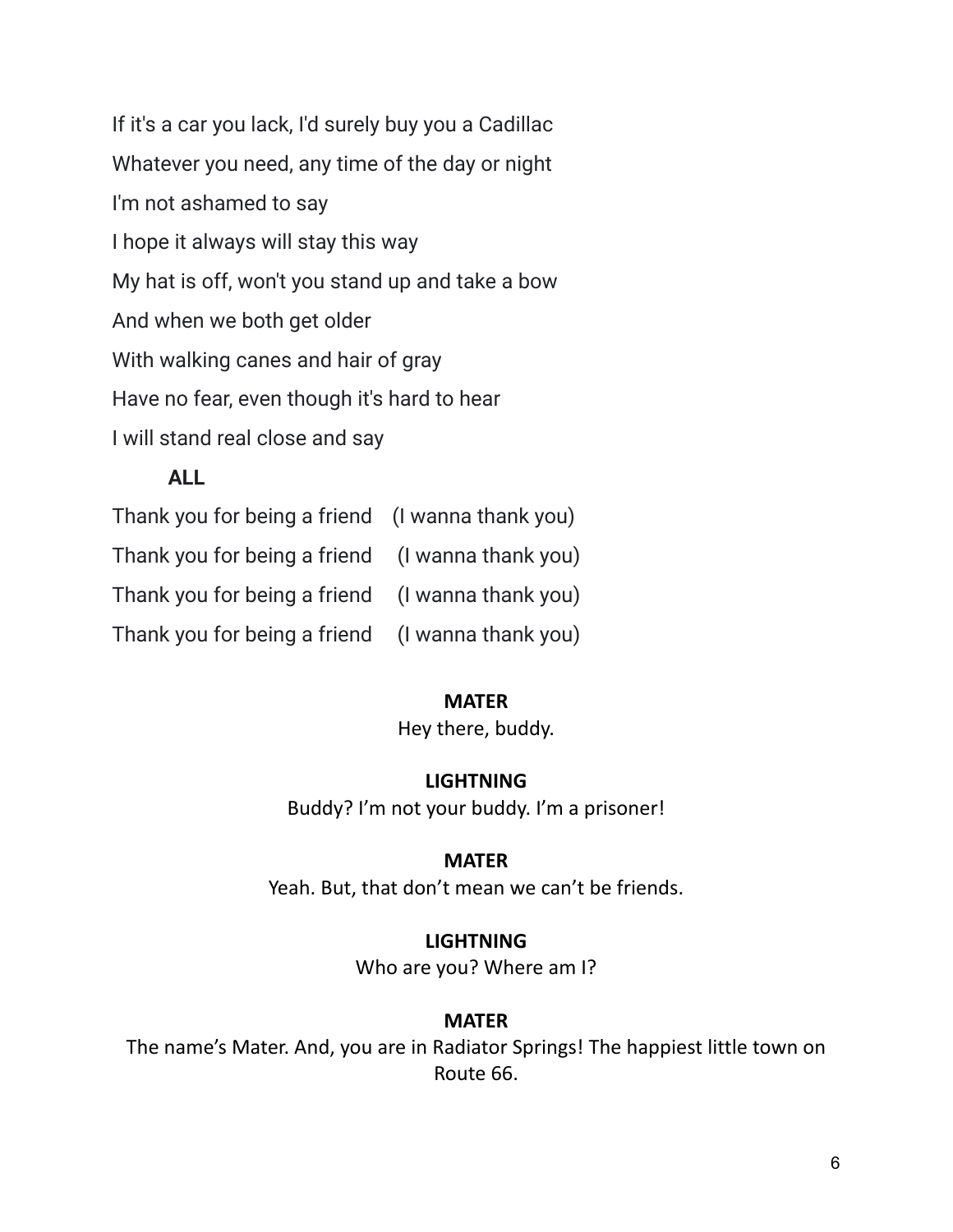Great.

### **MATER**

You sure did make a mess of our fair city

### **LIGHTNING**

Come on. It wasn't that bad. Was it?

### **MATER**

Well, you trashed the grass, knocked over a light pole, left skid marks all over the place and destroyed a mailbox. Destroying a mailbox is a federal offense you know.

### **LIGHTNING**

It is?

### **MATER**

I don't know. Maybe.

### **LIGHTNING**

Gosh. I was driving so fast I didn't even notice.

### **MATER**

I bet. I never seen someone drive that fast in all my life!

### **LIGHTNING**

Look. My name is Lightning McQueen. I am a famous racecar driver. I have to get to California to race in the Piston Cup. It's the most famous race in the world! You have to let me out of here!

# **MATER**

Sure, I will!

### **LIGHTNING**

You will!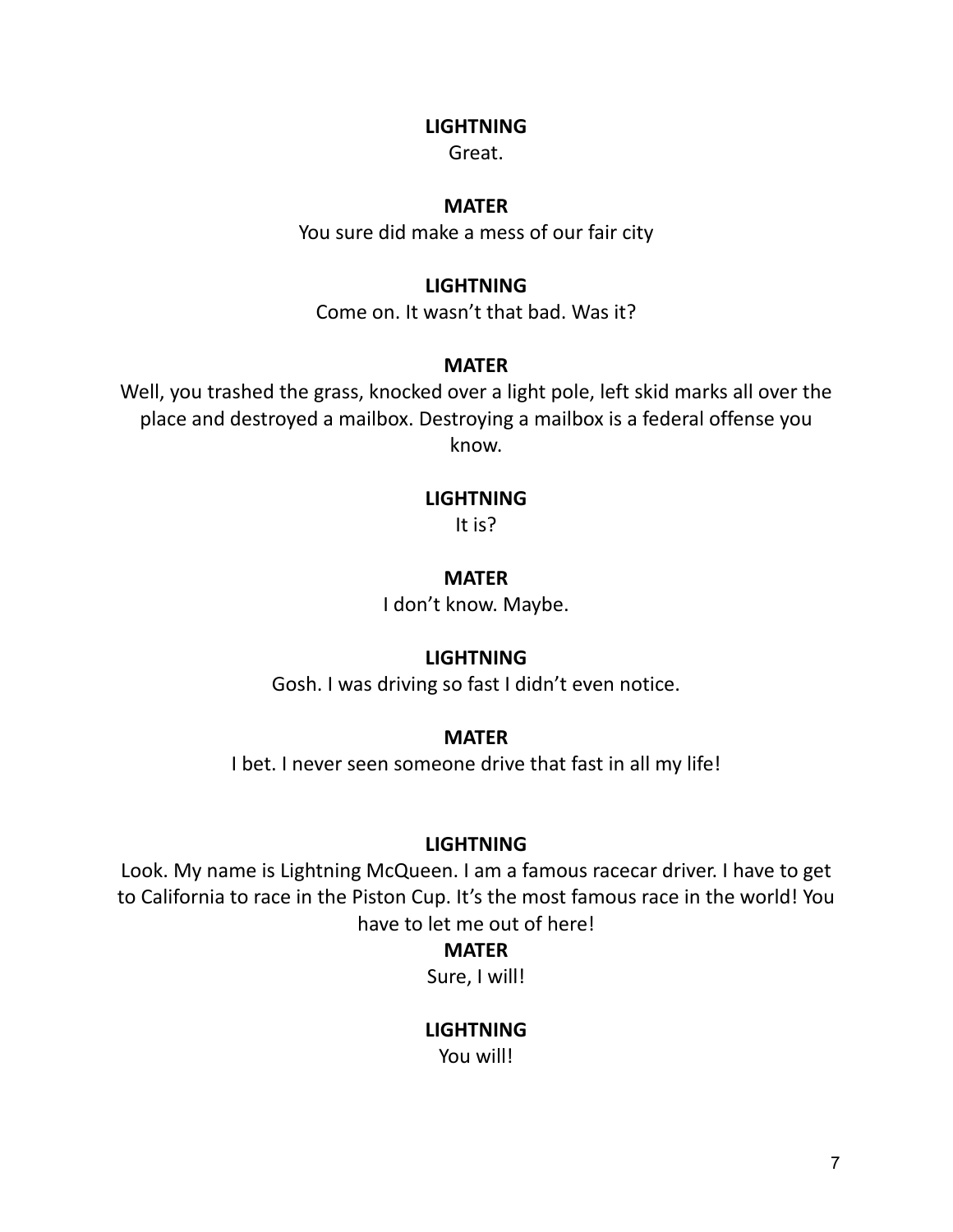### **MATER**

Sure thing, buddy! Tomorrow I'll let you out and you will stand trial in front of the town and they will decide if you can go to your famous race or spend the next 10 years doing hard labor.

### **LIGHTNING**

10 years?

### **MATER**

Yeah. It's gonna be so much fun. Sleep well, buddy! See ya tomorrow!

**[Mater exits singing** *Friends Forever* **as the set transforms into the courtroom and the prison bars are struck.]**

**SCENE 3**

**[Everyone from Radiator Springs enters.]**

### **SARGE**

Traffic court will come to order!

### **LIGHTNING**

How long is this going to take? I have to get to California!

### **PHILMORE**

Where's your lawyer?

### **LIGHTNING**

I don't know. Tahiti? He has a timeshare there.

### **PHILMORE**

If you have no lawyer, the court will assign you one, man. Hey, who wants to be this guy's lawyer?

### **MATER**

I'll do it!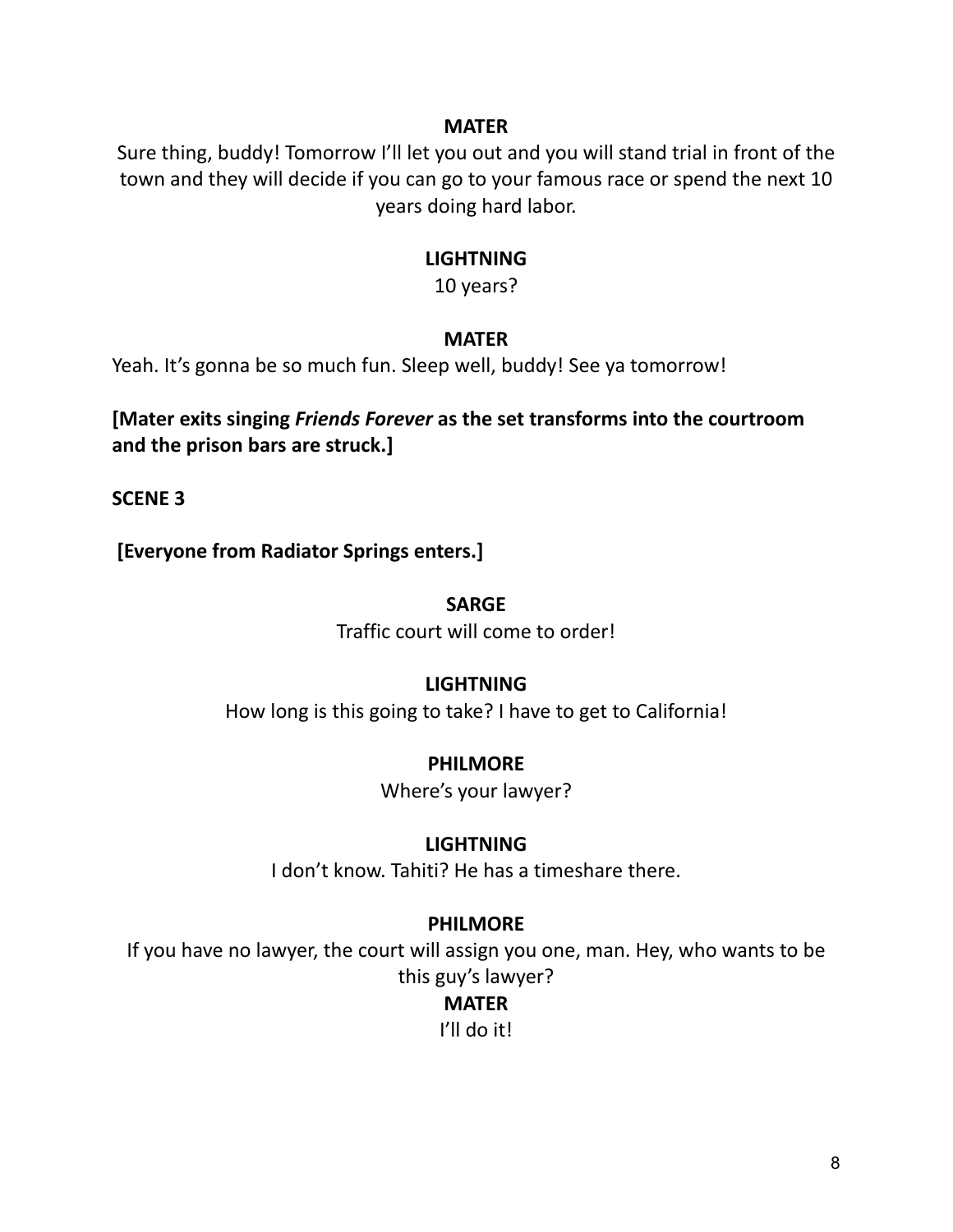Oh, no!

# **SARGE**

The honorable Doc Hudson... And, may Doc have mercy on your soul!

# **LIGHTNING**

(Gulp!)

# **[Doc enters. The others take their places.]**

**DOC**

I wanna know who's responsible for wrecking my town! I'm gonna put em in jail till they rot! I'm gonna…

**[Doc sees lightning and stops.]**

### **DOC**

Throw him outta here! Case dismissed!

# **LIGHTNING**

Yes!

# **MATER**

Shoot. I'm pretty good at this lawyer stuff

**[Sally enters]**

# **SALLY**

Sorry, I'm late.

# **LIGHTNING**

Wow. She must be from my lawyer's office. Don't worry. He's letting me go.

# **SALLY**

Letting you go?

# **LIGHTNING**

Of course he is! Ka-chow! Now, what do you say you and I grab some dinner and-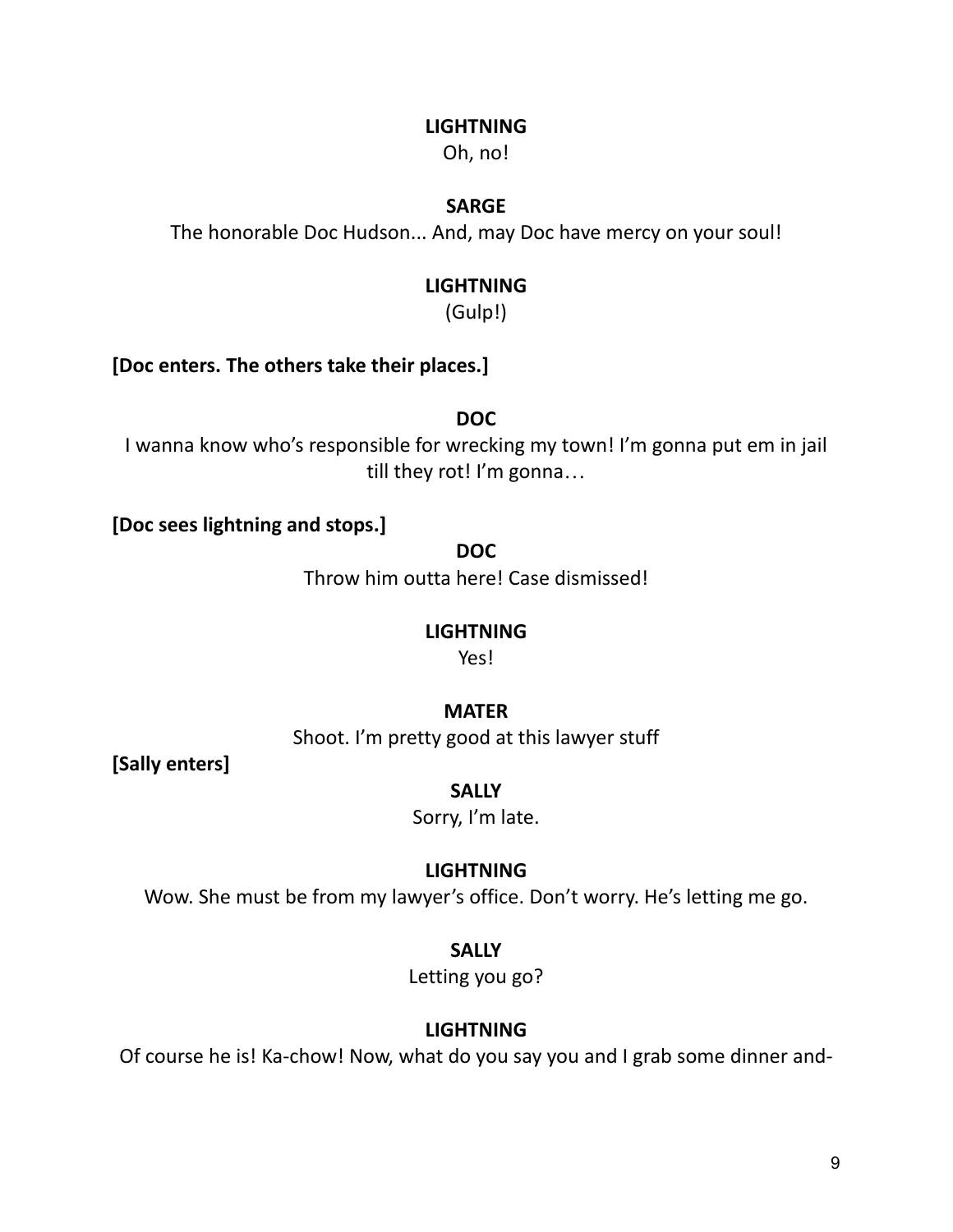### **SALLY**

Hey, Mater. Hi ya, folks.

### **ALL**

Hi, Sally!

# **LIGHTNING**

You know her?

# **MATER**

Sure! She's the town attorney!

# **SALLY**

Come on, Doc. Make him fix the road. The town needs this.

# **DOC**

No! I know their type. Race car driver. That's the last thing this town needs.

**SALLY**

Okay. I didn't want to have to do this… Fellow citizens!!!

# **DOC**

I was afraid of this.

# **SALLY**

It is our job and our pleasure to take care of the travelers on our beautiful stretch of the "mother road" – Route 66!

# **SARGE**

Travelers? What travelers?

# **PHILMORE**

You can say that again. Business was bad before. Now, it will be even worse.

# **SALLY**

And, how are we to take care of those travelers if there is not a safe road for them to drive on?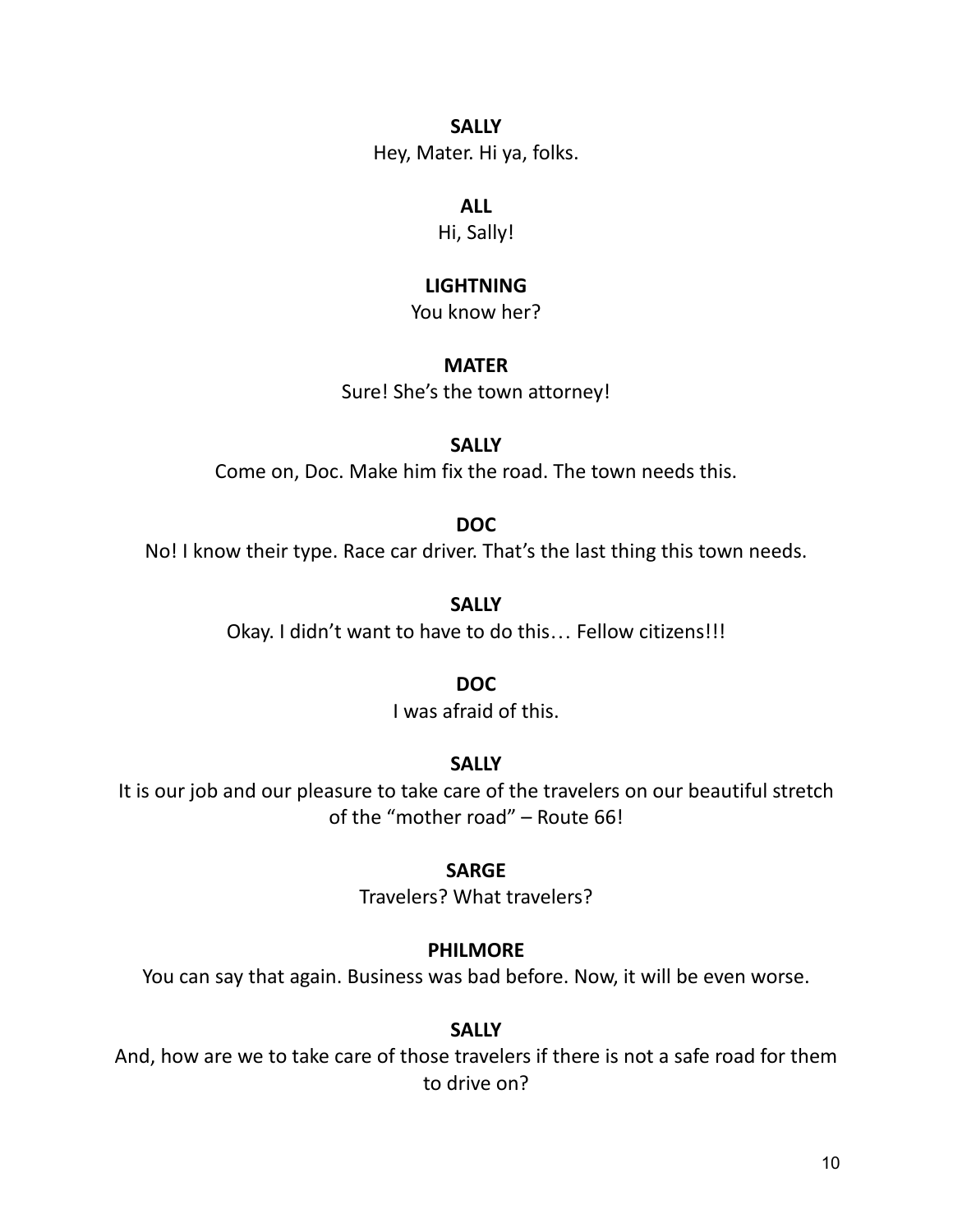### **PHILMORE**

That's a good question, man.

### **SALLY**

So, don't you think the person responsible should fix our road?

**ALL**

Yeah!

### **LIGHTNING**

No!

#### **SALLY**

So, what do you want this racecar driver to do?

**ALL**

Fix the road!

#### **SALLY**

Say it again!

**ALL**

Fix the road!

### **SALLY**

One more time!

### **ALL**

Fix the road!

### **DOC**

Order in the court! Seems like my mind has been changed.

**ALL**

Hooray!

**[Group song "Route 66"]**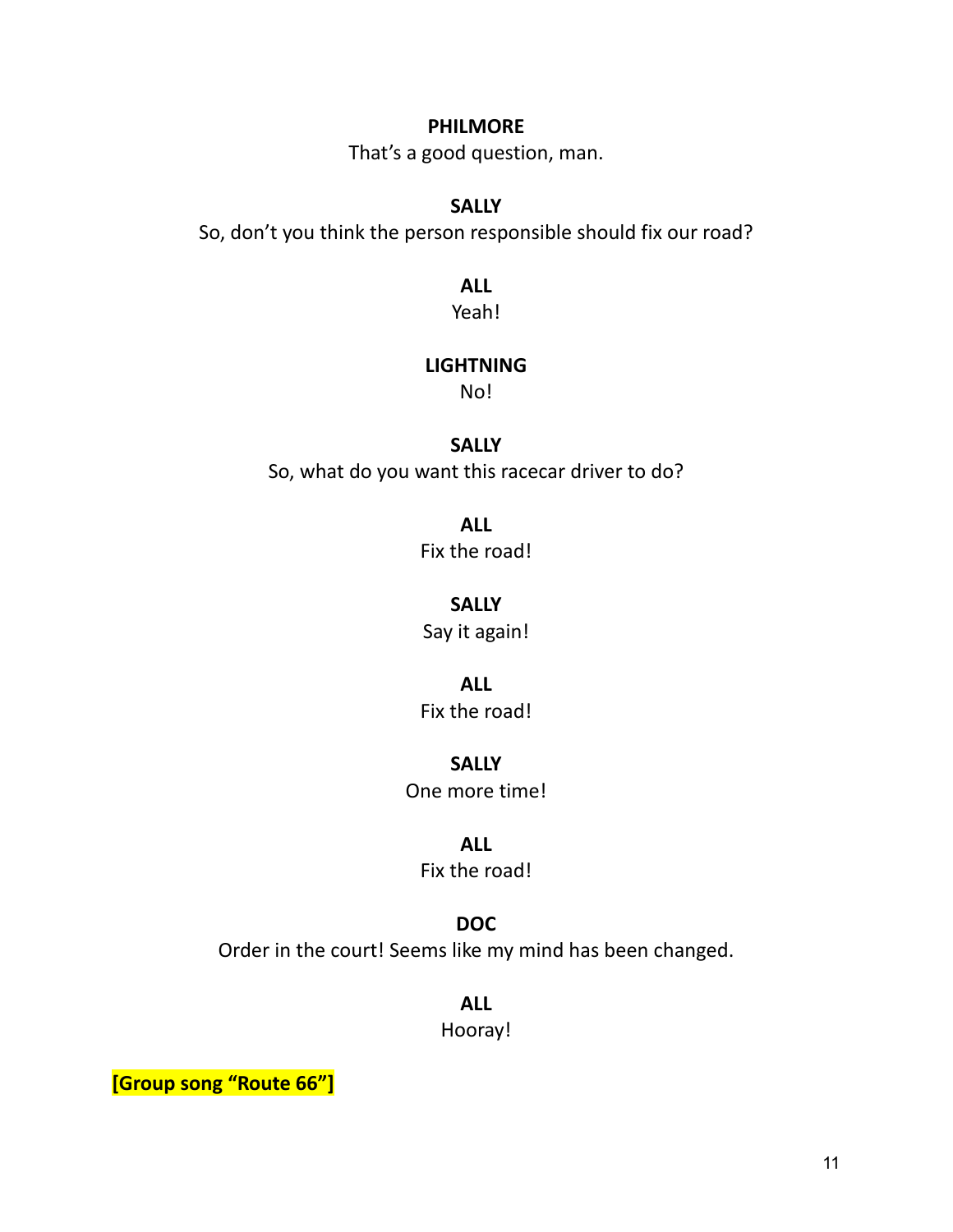Well, if you ever plan to motor west Jack, take my way, it's the highway, that's the best Get your kicks on Route 66

Well, it winds from Chicago to L.A. More than two-thousand miles all the way Get your kicks on Route 66

Well, it goes through St. Louis Joplin, Missouri, Oklahoma City looks oh-so pretty You'll see Amarillo... a-Gallup, New Mexico Flagstaff, Arizona, don't forget Winona, Kingman, Barstow, San Bernardino

Would you get hip to this kindly tip And take that California trip? Get your kicks on Route 66 It goes through St. Louis, A-Joplin, Missouri A-Oklahoma City looks oh-so pretty You'll see Amarillo....a-Gallup, New Mexico Flagstaff, Arizona, don't forget Winona, Kingman, Barstow, San Bernardino

Would you get hip to this kindly tip

Take that California trip?

Get your kicks on Route 66,Get your kicks on Route 66, Get your kicks on Route 66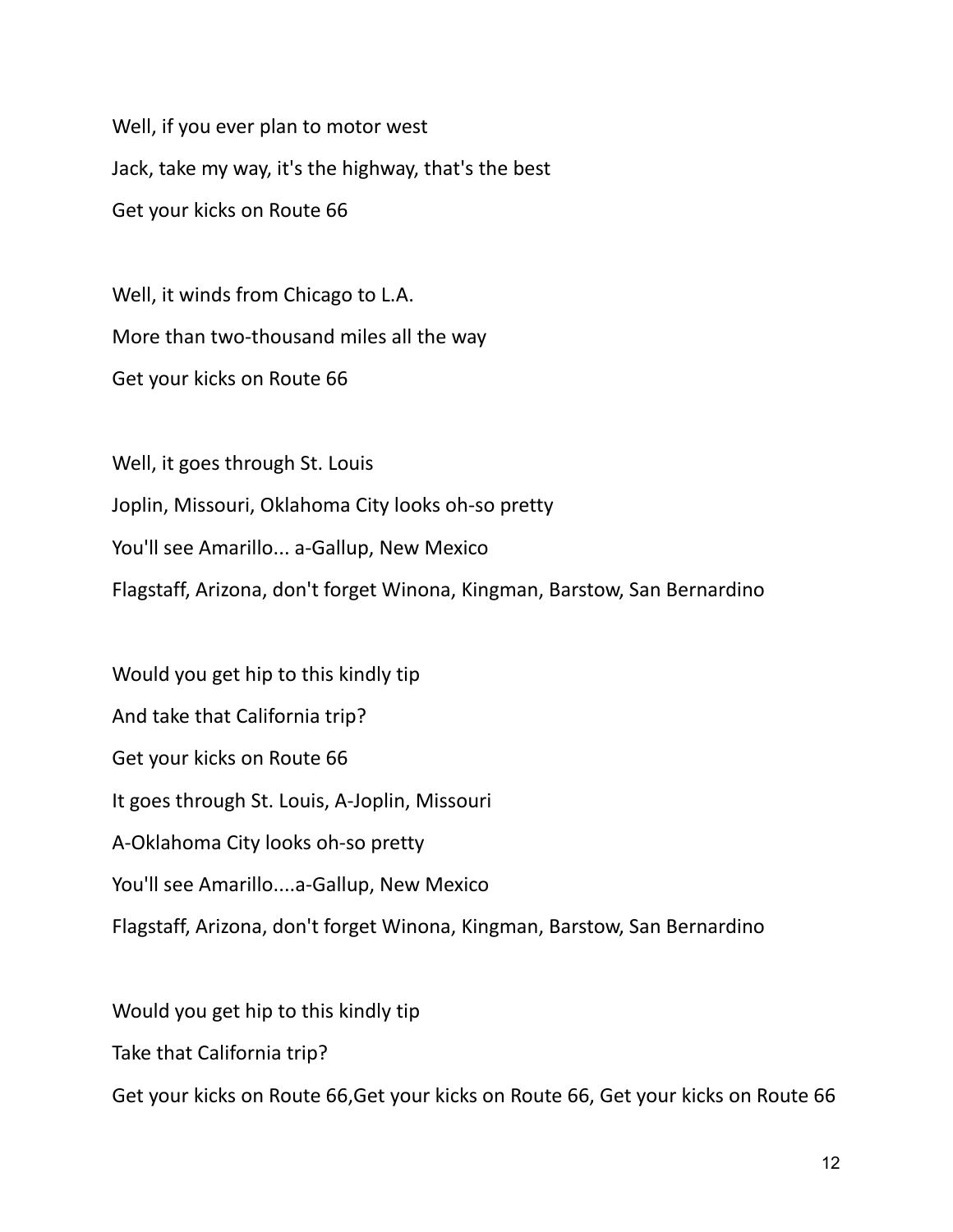### **SCENE 4**

## **[Bob and Darlene enter]**

## **BOB**

And now a Piston Cup update. It seems rookie sensation and Piston Cup hopeful, Lightning McQueen has gone...missing!

#### **DARLENE**

That's right, Bob. No one has heard hide nor hair from McQueen since he sped off for California! I sure hope nothing happened to him.

#### **BOB**

Me too, Darlene. Lightning McQueen is a great racer, but let's face it. He's reckless. And, with the firing of his entire team there is no one looking out for him.

#### **DARLENE**

Agreed, Bob. Let's just hope that the excitement of the big race didn't get the better of him and that he's just laying low to give Chick Hicks a false sense of security.

#### **BOB**

I sure hope so, Darlene.

**[Bob and Darlene exit.]**

**SCENE 5 [Jimi Hendrix** *Star Spangled Banner* **plays as Philmore and Sarge enter.]**

#### **SARGE**

Will you turn down that noise!

### **PHILMORE**

You gotta respect the classics, man.

#### **SARGE**

Respect! Don't talk to me about respect! That's what's wrong with these kids today!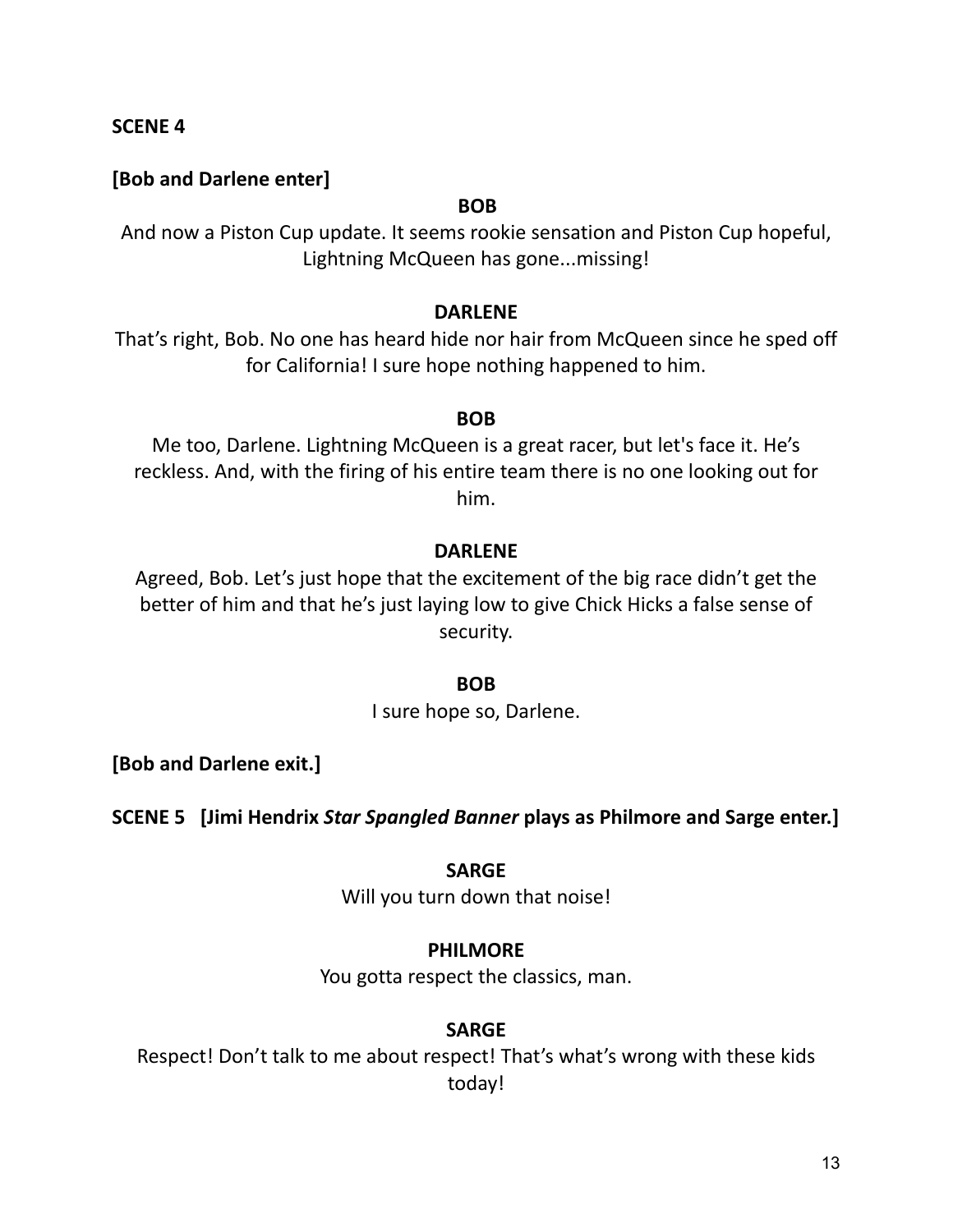### **PHILMORE**

Here we go again.

### **SARGE**

That racecar driver ruined our town!

## **PHILMORE**

He's gonna fix it, man. You just gotta give him a chance.

# **SARGE**

He doesn't deserve a chance! We didn't get "chances" in my day. In my day we were groomed to be men!

[Sarge sings *Stouthearted Men*]

You who have dreams, if you act they'll come true To turn your dreams to a fact, it's up to you If you have the soul and the spirit Never fear it, you'll see it through

Hearts can inspire Other hearts with their fire For the strong obey When a strong man shows them the way

Give me some men who are stouthearted men Who will fight for the right they adore Start me with ten who are stouthearted men And I'll soon give you ten thousand more

Shoulder to shoulder and bolder and bolder They grow as they go to the fore Then there's nothing in the world can halt or mar a plan When stouthearted men can stick together man to man

Oh, give me some men who are stouthearted men Who will fight for the right they adore...

# **PHILMORE**

That was great, man. And, you are right.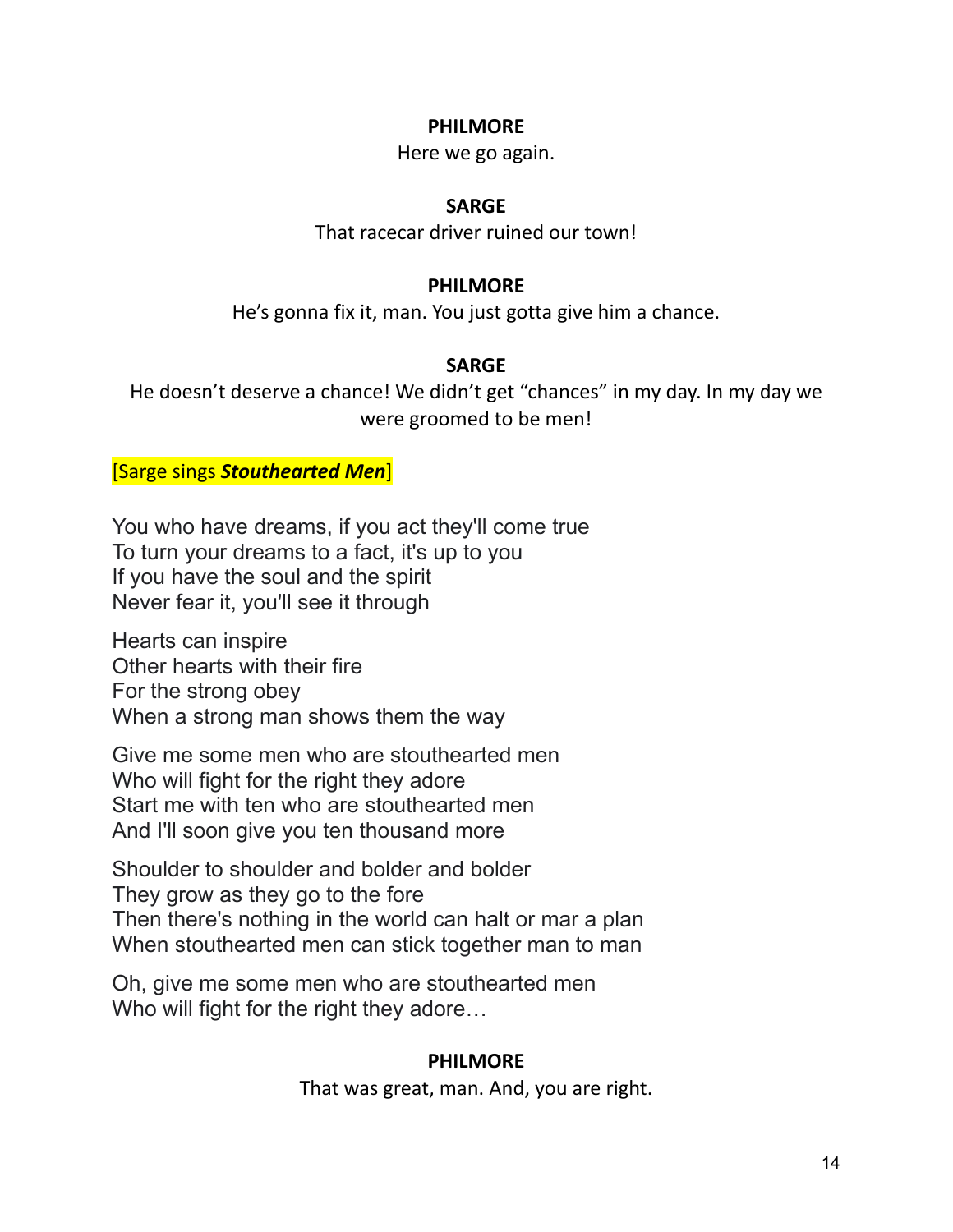### **SARGE**

I am? I mean. Of course I am! You know, I think this is the first time you and I have agreed on anything.

### **PHILMORE**

Yeah. It's nice.

### **SARGE**

It is.

### **PHILMORE**

Except…

## **SARGE**

Oh, here it comes.

# **PHILMORE**

Haven't *you* ever made a mistake, man?

# **SARGE**

A mistake? A mistake? I… I… I guess so.

# **PHILMORE**

Sure. We all have.

# **SARGE**

But, I don't think that racecar driver is *sorry* for his mistake.

# **PHILMORE**

Oh, I think he is, man. Deep down. And, if we give him a chance he may learn something. And, we might too. Like I always say. Mistakes are for learning.

[Philmore sings *"Livin In The Moment"* by Jason Mraz]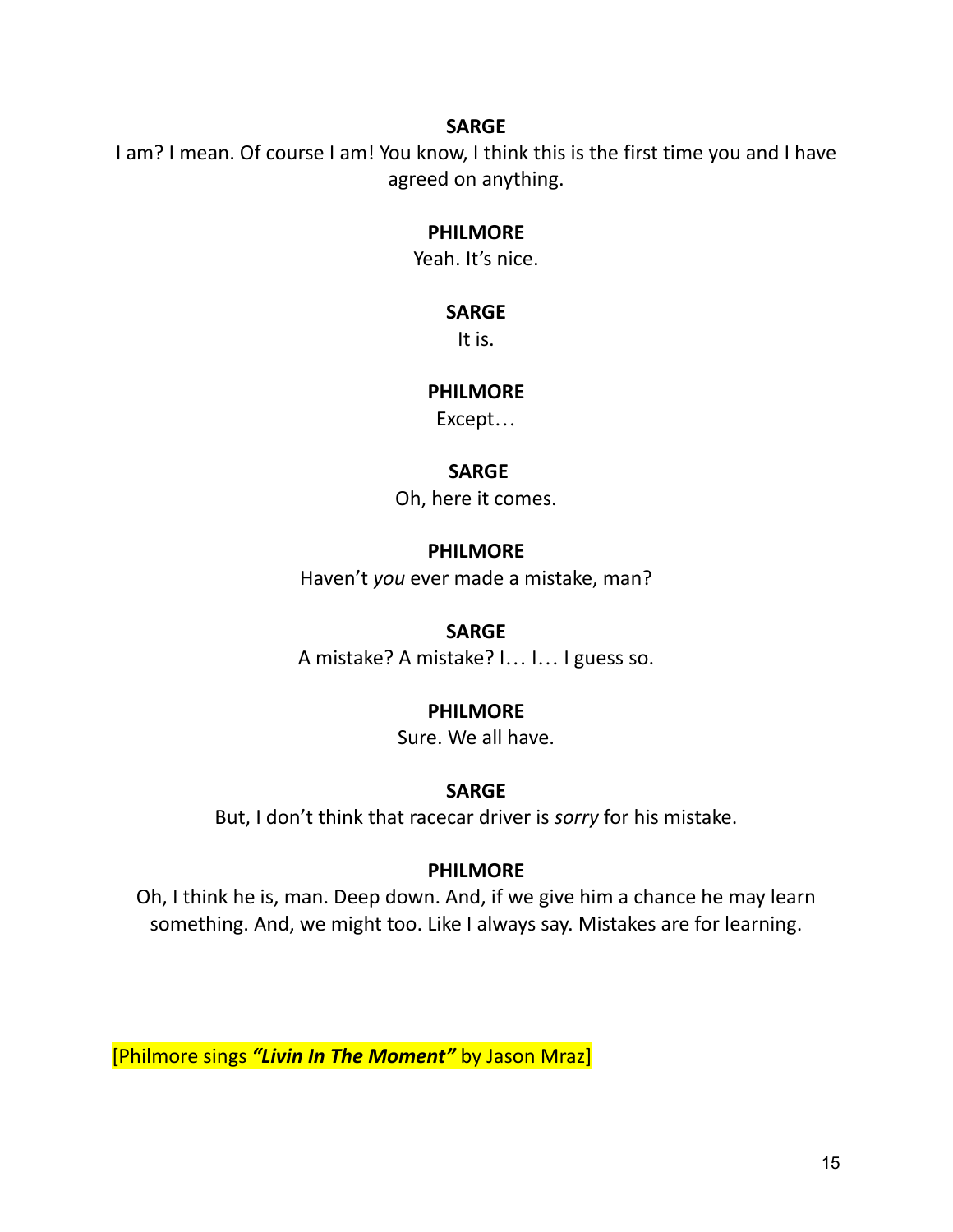If this life is one act, Why do we lay all these traps We put them right in our path, When we just wanna be free I will not waste my days Making up all kinds of ways To worry about all the things That will not happen to me So I just let go of what I know I don't know And I know I'll only do this by Living in the moment, Living my life Easy and breezy With peace in my mind With peace in my heart, Peace in my soul Wherever I'm going, I'm already home Living in the moment I'm letting myself off for all things I've done I let my past go past And now I'm having more fun I'm letting go of the thoughts That do not make me strong And I believe this way can be the same for everyone And if I fall asleep I know you'll be the one who'll always remind me To live in the moment, Living my life Easy and breezy, With peace in my mind I got peace in my heart, Got peace in my soul Wherever I'm going, I'm already home I can't walk through life facing backwards I have tried, I tried more than once to just make sure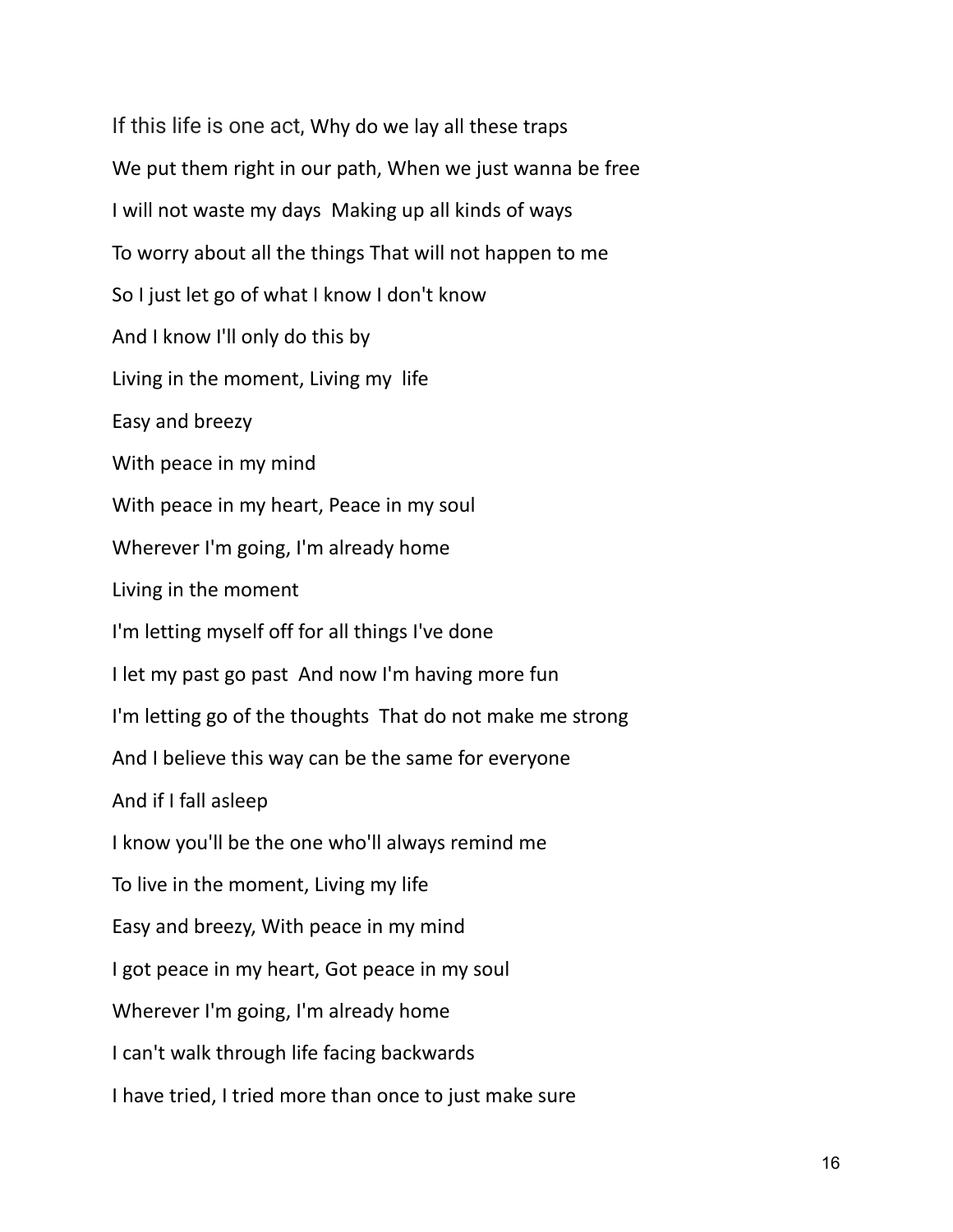And I was denied the future I'd been searching for But I spun around and searched no more By living in the moment, Living my life, Easy and breezy With peace in my mind, I got peace in my heart, Got peace in my soul Wherever I'm going, I'm already home I'm living in the moment. I'm living my life Just taking it easy With peace in my mind I got peace in my heart, I got peace in my soul Oh, wherever I'm going, I'm already home I'm living in the moment

### **SARGE**

Okay. I'll give him a chance. But, just one.

### **PHILMORE**

That's the spirit, man!

# **SARGE**

Come on. Let's go to Flo's for something to eat.

# **PHILMORE**

Cool! It's all you can eat Pancake Day!

**SARGE**

Race ya! **[Sarge carefully runs off.]**

# **PHILMORE**

Wait up, man! **[Philmore follows.]**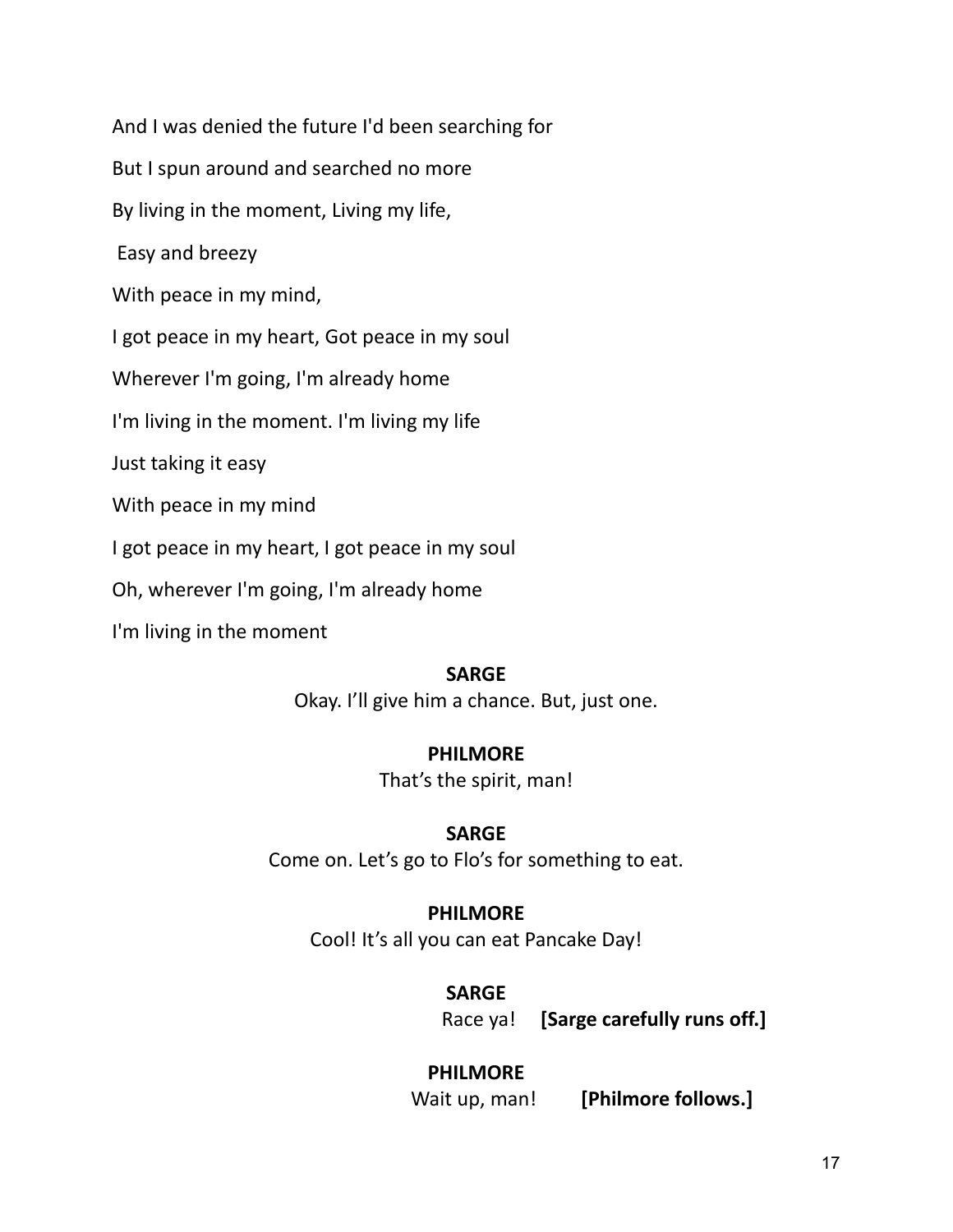# **SCENE 6 [Kori and Chick enter.]**

# **KORI**

And now a quick Piston Cup update. Still no sign of Lightning McQueen! Meanwhile, Chick Hicks was the first to arrive in California for the big race.

### **CHICK**

It doesn't surprise me Lightning McQueen has gone missing. I won't be surprised if he doesn't show up at all. He's scared! And, who could blame him? I mean, look at me! I am racing! He knows he doesn't stand a chance at beating me! The Piston Cup is mine!

**[**Kori and Chick sing *"Champion"***]**

# **(Chick Hicks)**

I'll be the last one standing Two hands in the air, I'm a champion You'll be looking up at me when it's over I live for the battle, I'm a soldier, yeah I'm a fighter like Rocky Put your flag on your back like Ali Yeah, I'm the greatest I'm stronger Paid my dues, can't lose, I

I've been working my whole life, And now it's do or die

I am invincible, unbreakable, unstoppable, unshakeable They knock me down, I get up again I am the champion, you're gon' know my name You can't hurt me now, I can't feel the pain I was made for this, yeah, I was born to win. I am the champion

# **(Kori)**

When they write your story They gonna say that you did it for the glory But don't think that you did it for the fame, yeah You did it for the love of the game, yeah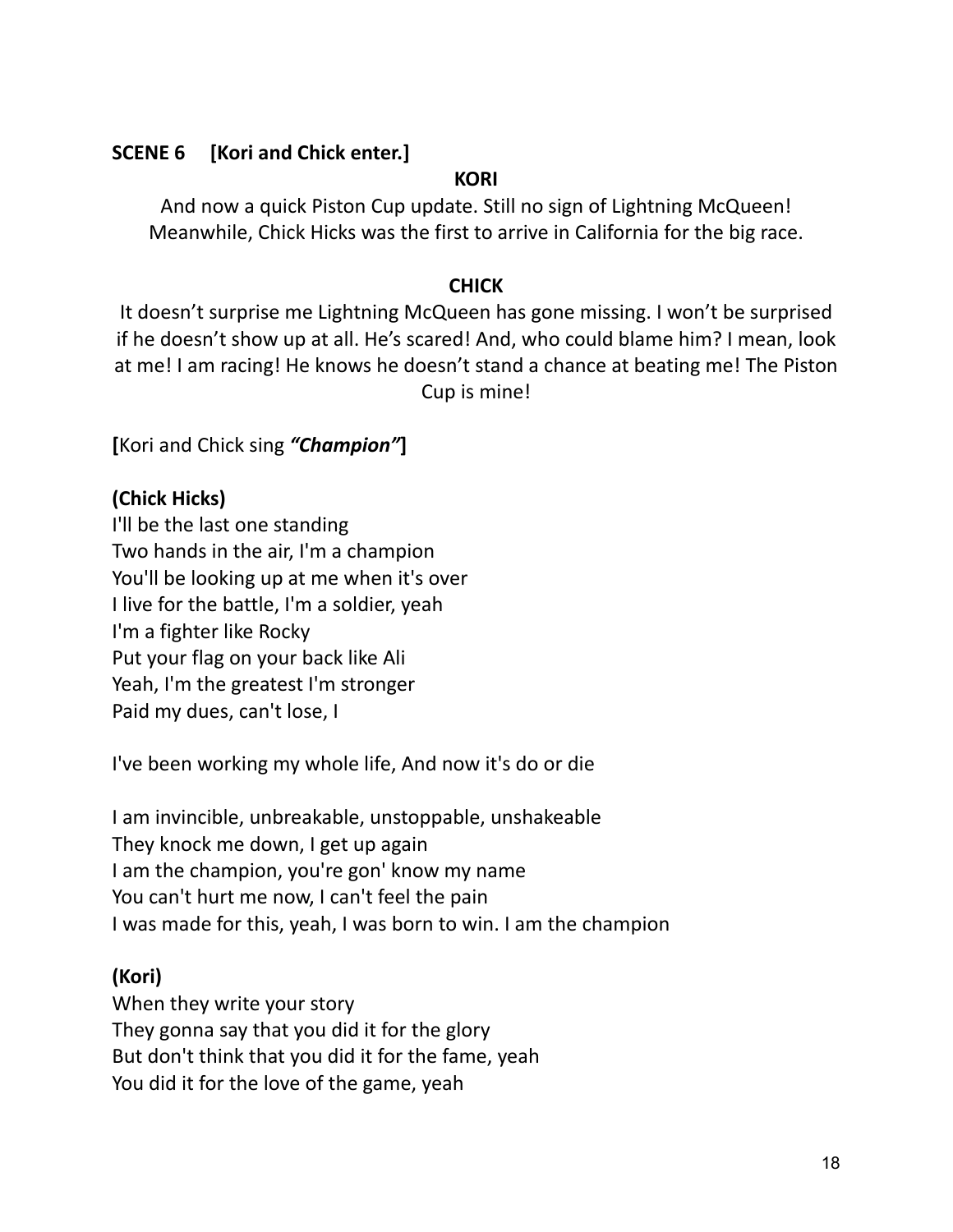And this is the chance we're taking All them old records, you're breaking All you people watching on the TV You go ahead, watch the race and you'll see

I've been waiting my whole life, To see my name in lights

# **(Chick and Kori)** I am invincible, unbreakable Unstoppable, unshakeable

They knock me down, I get up again I am the champion, you're gon' know my name You can't hurt me now, I can't feel the pain I was made for this, yeah, I was born to win. I am the champion, oh

# **SCENE 7**

# **[Lightning enters with tools and begins working. Sally enters.]**

**[Sally checks Lightning's progress. Lightning is working.]**

### **SALLY**

How's it going?

**[Lightning is startled.]**

# **LIGHTNING**

Ahh!

**[Sally is startled.]**

# **SALLY**

### Ahh!

### **LIGHTNING**

You scared me.

# **SALLY**

You scared *me.* Scaring you, I mean. Scared me. I mean, I scared myself. Scaring you. Uh, how's it going?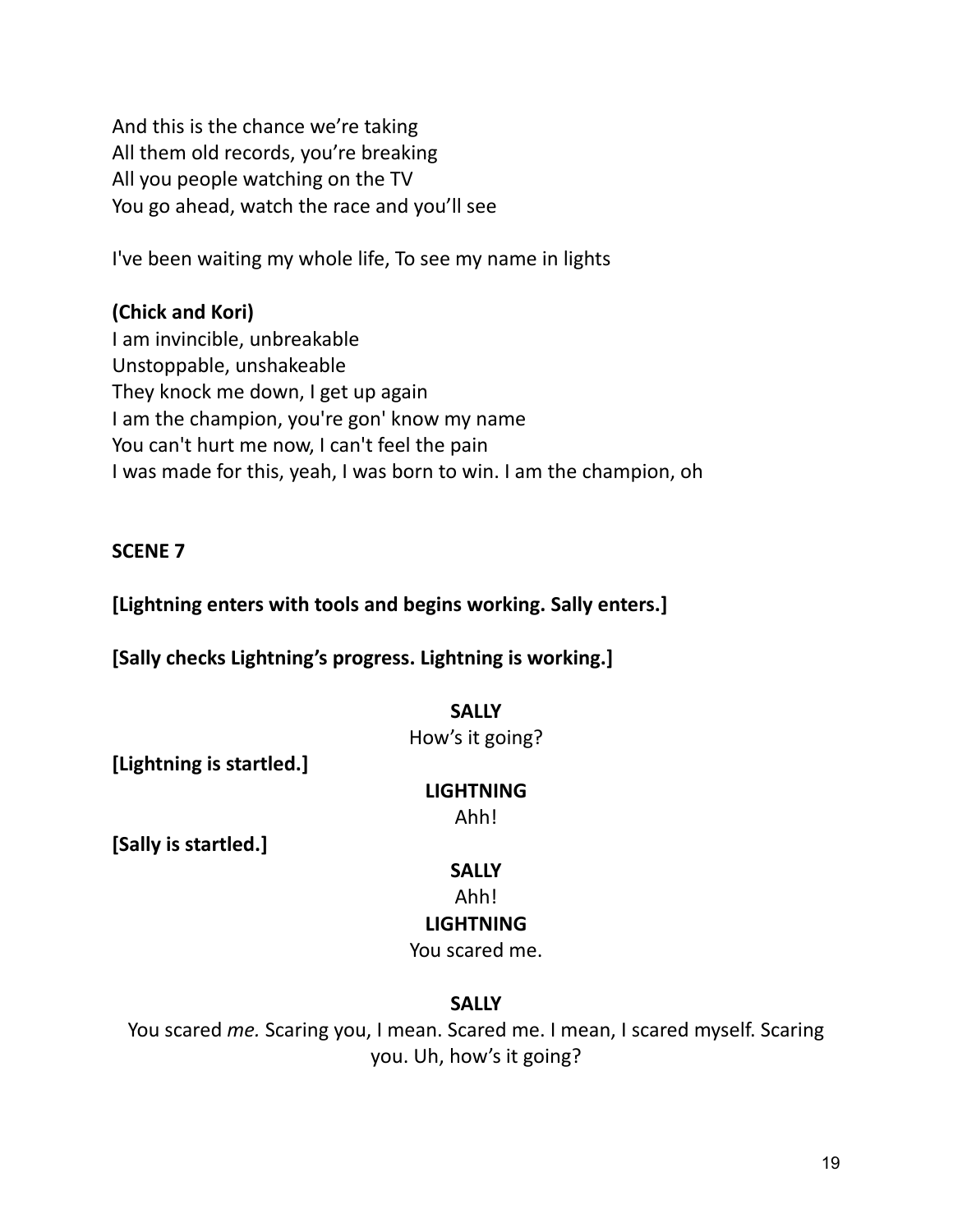Have a look for yourself.

**[Sally looks out.]**

### **SALLY**

(surprised) Wow! You are doing a really good job.

# **LIGHTNING**

Don't act so surprised.

# **SALLY**

It's just that -

# **LIGHTNING**

You didn't think I could do anything except drive fast and make trouble.

# **SALLY**

Something like that.

# **LIGHTNING**

I know how to work hard. I wasn't always a rich and famous racecar driver. It took work. And, perseverance. Preparation, perseverance and a positive attitude.

**[Lightning chuckles to himself.]**

**SALLY**

What's so funny?

# **LIGHTNING**

The 3P's. It's a song my Dad used to sing to me. I haven't thought about that song in a long time.

# **SALLY**

Sing it to me.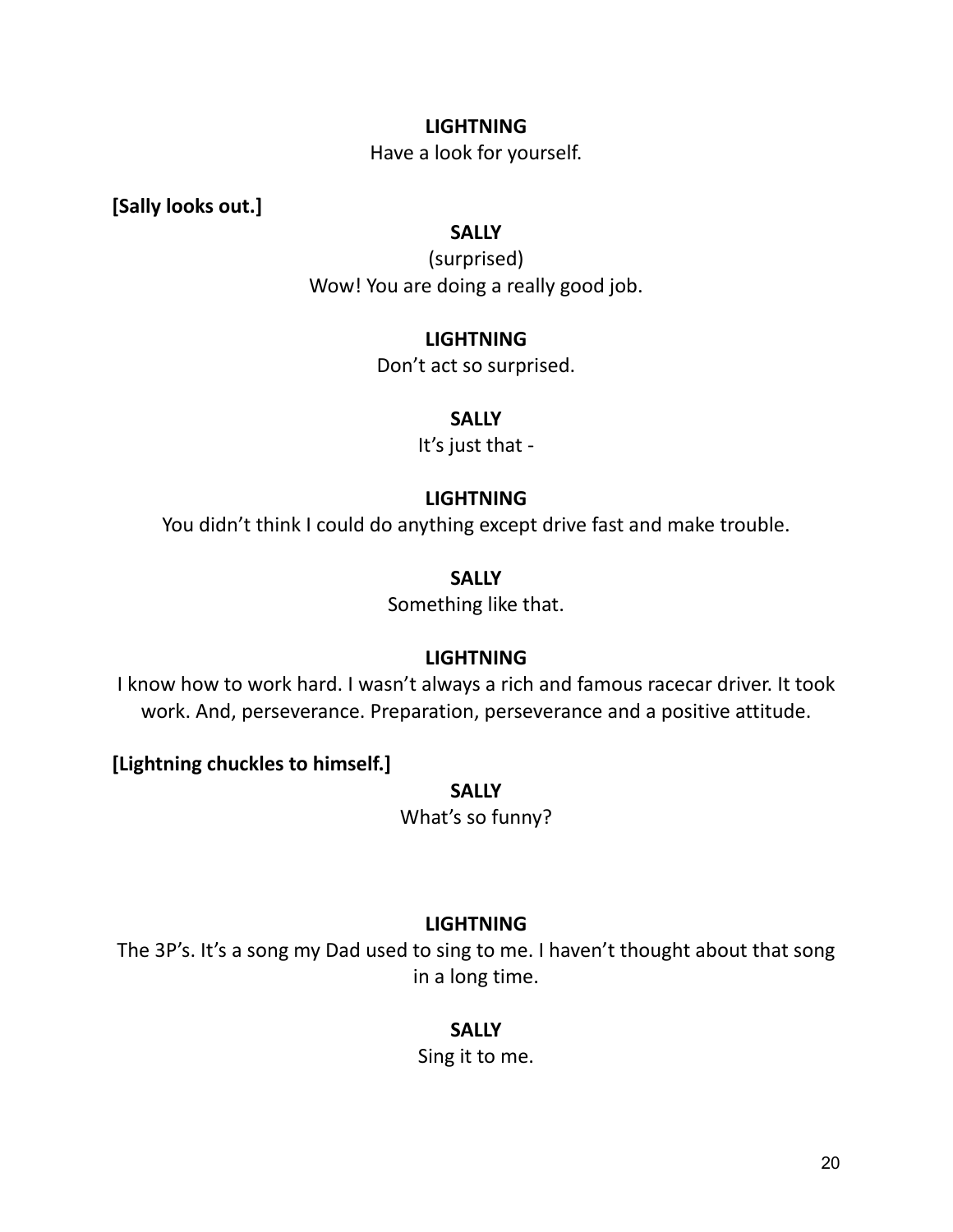No.

### **SALLY**

Why? Can't sing?

### **LIGHTNING**

I can sing.

## **SALLY**

Then sing it.

[Lightning and Sally sing **3P's** By Rick Apicella]

Preparation, Perseverance, and a Positive attitude! Preparation, Perseverance and a Positive attitude!

Practice every day No matter what they say

You have to work for what you get And if you don't make it Your first time out

MOVE ON! It's on to the next Be good to yourself Get plenty of rest

And, always be on time And, when your moment comes again Stand tall and smile and shine!

Preparation, Perseverance and a Positive attitude! Preparation, Perseverance and a Positive attitude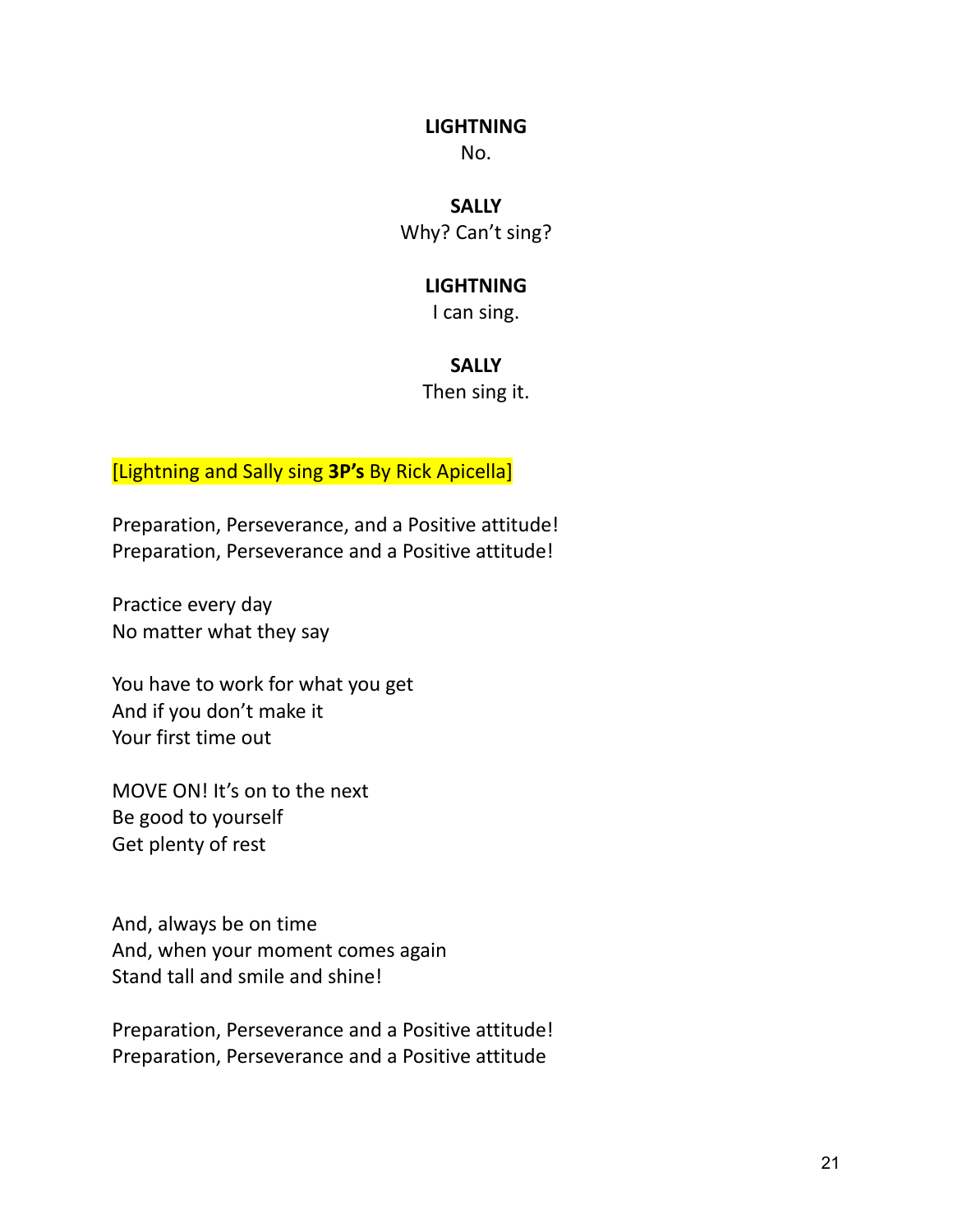### **SALLY**

I like it.

### **LIGHTNING**

I like it, too. It helped me get to where I am.

### **SALLY**

And, where is that?

# **LIGHTNING**

Radiator Springs I guess.

**[They laugh.]**

## **SALLY**

Is that such a bad thing?

# **LIGHTNING**

No. It's not. What made you move to Radiator Springs?

# **SALLY**

I fell in love.

# **LIGHTNING**

Oh. Rich lawyer?

**[Sally laughs.]**

# **SALLY**

No. I fell in love with the town. And, it needed me.

[Sally and ALL sing Our Town by James Taylor] **[Movement/dance sequence for entire cast]**

Long ago, but not so very long ago The world was different, oh yes it was You settled down and you built a town and made it live And you watched it grow, it was your town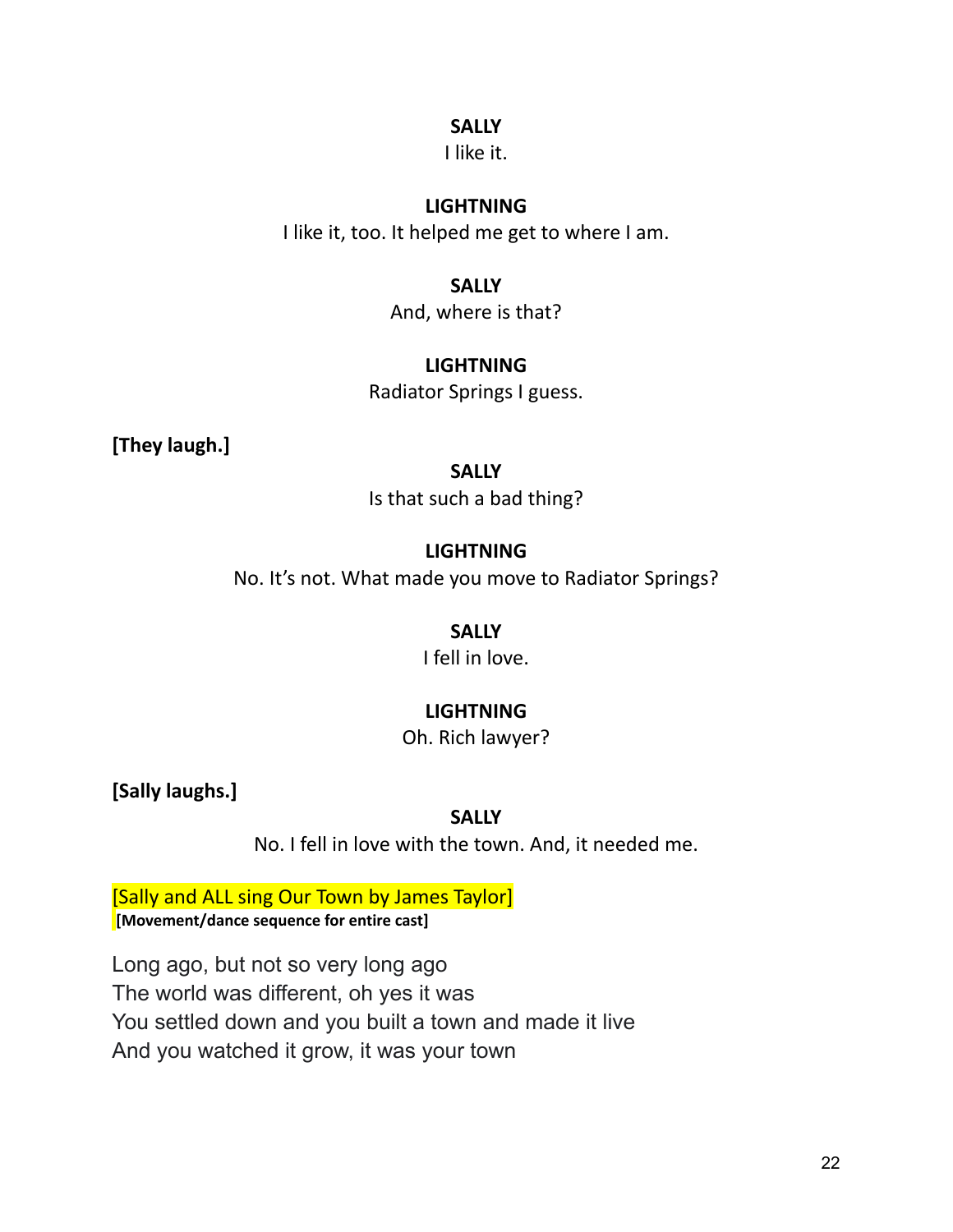Time goes by, time brings changes, you change too Nothing comes that you can't handle, so on you go You never see it coming when the world caves in on you On your town, there's nothing you can do

Main street isn't main street anymore Lights don't shine as brightly as they shone before Tell the truth, lights don't shine at all In our town

Sun comes up each morning, just like it's always done Get up, go to work, start the day You open up for business that's never gonna come As the world rolls by a million miles away

Main street isn't main street anymore No one seems to need us like they did before It's hard to find a reason left to stay But it's our town, love it anyway Come what may, it's our town

# **[Lightning exits. Everyone else remains.]**

# **SCENE 8**

# **SALLY**

Well, it's been two weeks, Doc. He did a good job with the road.

# **MATER**

He fixed the mailbox! And, we went fishing together! He's the best best friend a guy could ever have!

# **PHILMORE**

He painted my fence, man! Electric pink! Far out!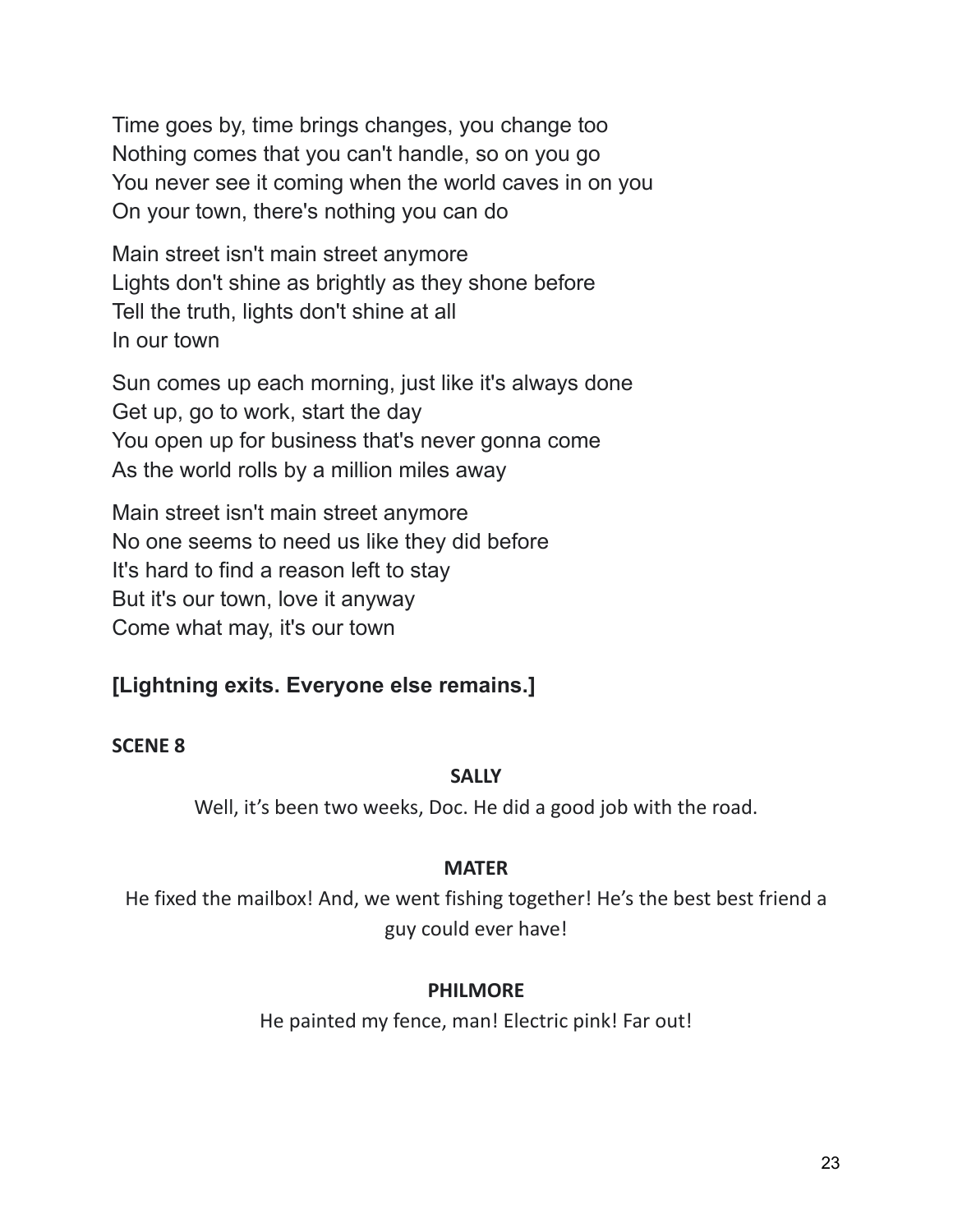### **SARGE**

He even brought old glory back to me when it blew away in the storm. He's a good young man. Patriotic!

### **SALLY**

So, what do you say, Doc? Can he go to his race?

**DOC**

Maybe.

**ALL**

Maybe?

# **DOC**

Tell him I want to see him.

**[Everyone exits except Doc. Lightning enters.]**

# **LIGHTNING**

You wanted to see me?

**DOC**

You've done a good job of fixing our town.

# **LIGHTNING**

Thanks.

# **DOC**

And, you are free to go to your race.

# **LIGHTNING**

Fantastic!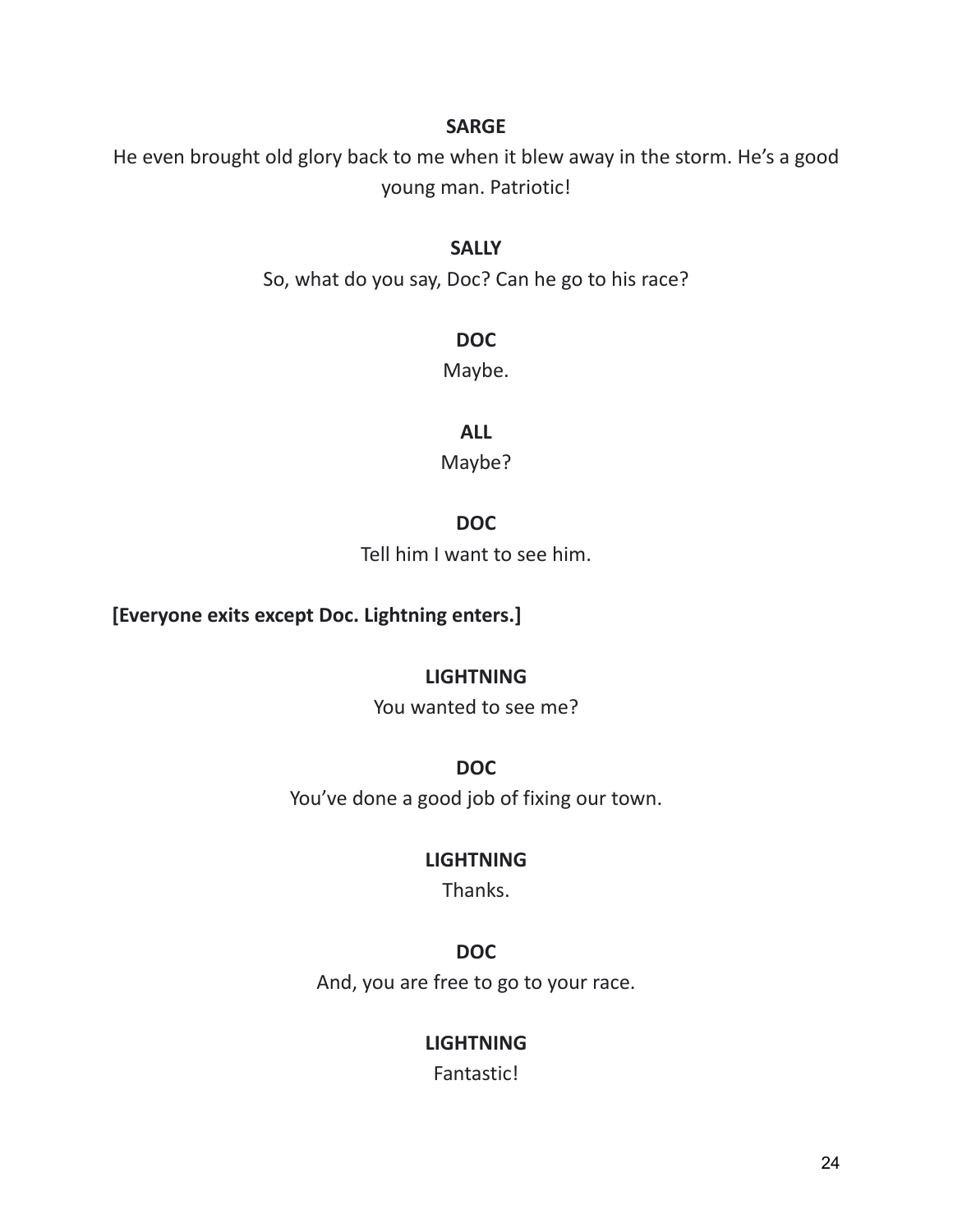### **DOC**

If…you are ready.

# **LIGHTNING**

Ready?

# **DOC**

If you want to win the Piston Cup you need to focus! You can't drive wild like you always do! You have to have a game plan! And, you have to have a team.

# **LIGHTNING**

What do you know about racing? You're just a doctor. And, a judge. And, from what Flo tells me, one heck of a baker.

# **[Doc holds out three medals]**

# **DOC**

And, a champion.

# **LIGHTNING**

Three Piston Cup medals? Oh, my gosh. You're The Fabulous Hudson Hornet!

# **DOC**

Once upon a time, kid.

# **LIGHTNING**

You're the greatest race car driver who ever lived! You've won more Piston Cup Championships than anyone! I don't believe this! You have to tell me your secret to becoming a champion!

# **DOC**

There is no secret! It's very simple. You can have all the talent in the world but you will never succeed unless you learn to be part of a team.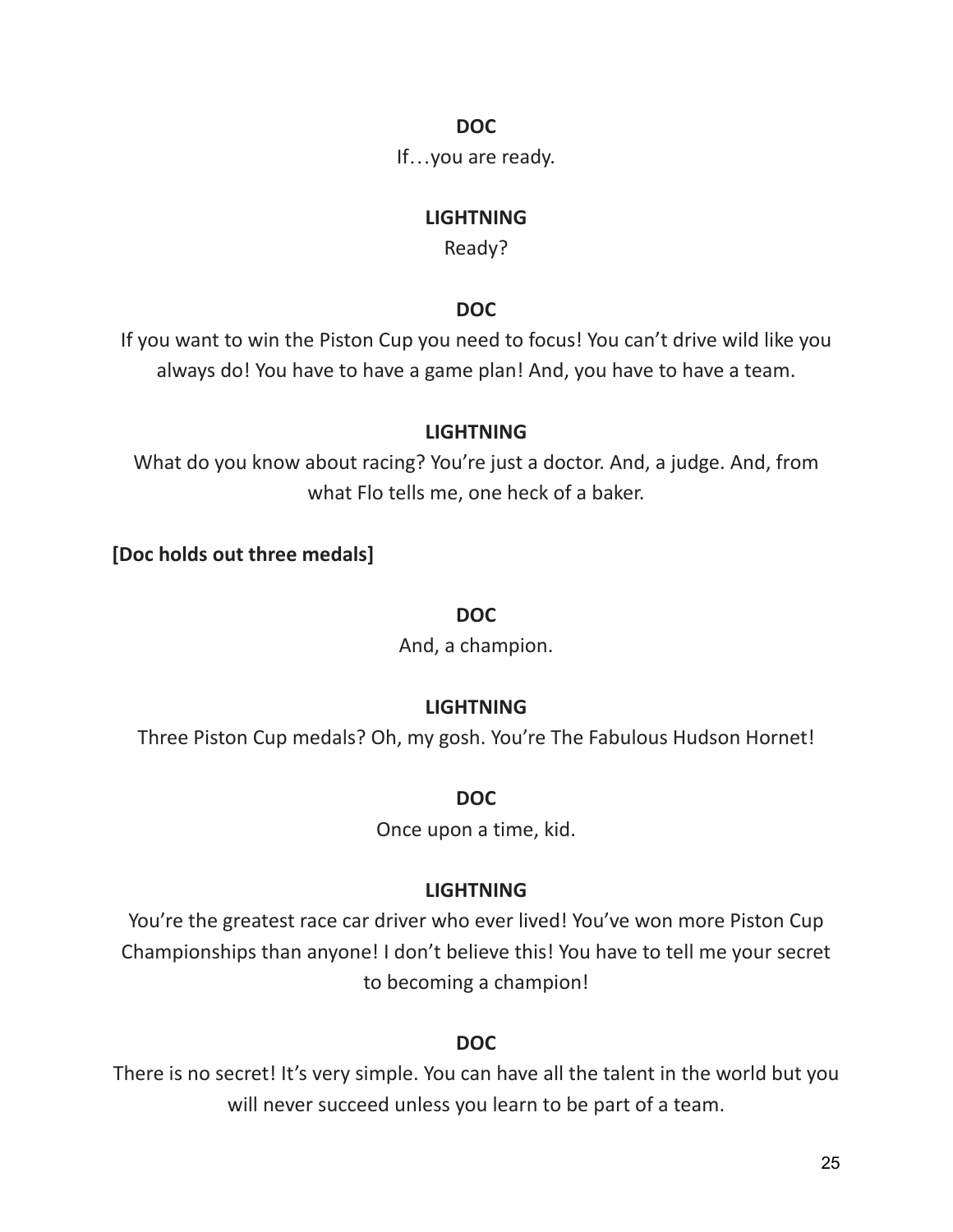# **[Everyone enters.]**

# **DOC**

That goes for racing. That goes for a community. That goes for life. It's always better when we are together.

[Doc sings Lean on Me]

Sometimes in our lives We all have pain, We all have sorrow But if we are wise, We know that there's always tomorrow Lean on me, When you're not strong And I'll be your friend I'll help you carry on... For it won't be long, Till I'm gonna need somebody to lean on Please swallow your pride If I have things you need to borrow For no one can fill, Those of your needs that you won't let show You just call on me brother when you need a hand We all need somebody to lean on I just might have a problem that you'll understand We all need somebody to lean on Lean on me, When you're not strong And I'll be your friend, I'll help you carry on... For it won't be long, Till I'm gonna need somebody to lean on You just call on me brother, When you need a hand We all need somebody to lean on I just might have a problem that you'll understand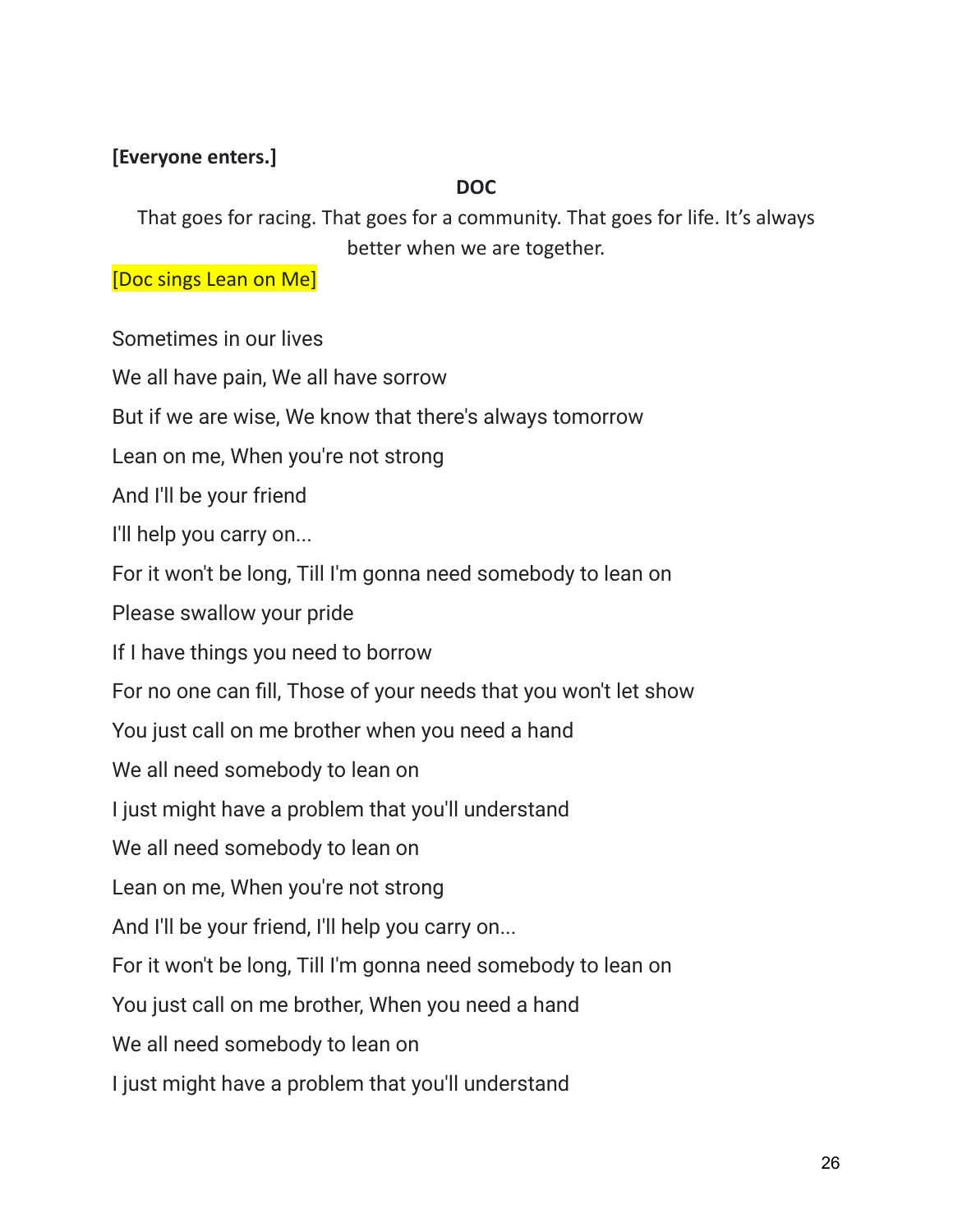We all need somebody to lean on If there is a load you have to bear That you can't carry, I'm right up the road I'll share your load, If you just call me Call me If you need a friend (Call me) Call me (call me) If you need a friend (Call me) If you ever need a friend (Call me) Call me

# **SCENE 9**

[Big light change. Back to the racetrack]

# **BOB**

Welcome to the 45th Piston Cup Championship race! My name is Bob Cutlass. With me as always is Darlene Cartrip.

# **DARLENE**

Boogity, boogity, boogity! Let's talk racing!

### **BOB**

The big story leading up to this historic race is, "Where is Lightning McQueen?"

### **DARLENE**

That's right, Bob. Maybe the moment was just too big for this youngster. I just hope he's okay.

## **ALL**

Look! It's Lightning McQueen!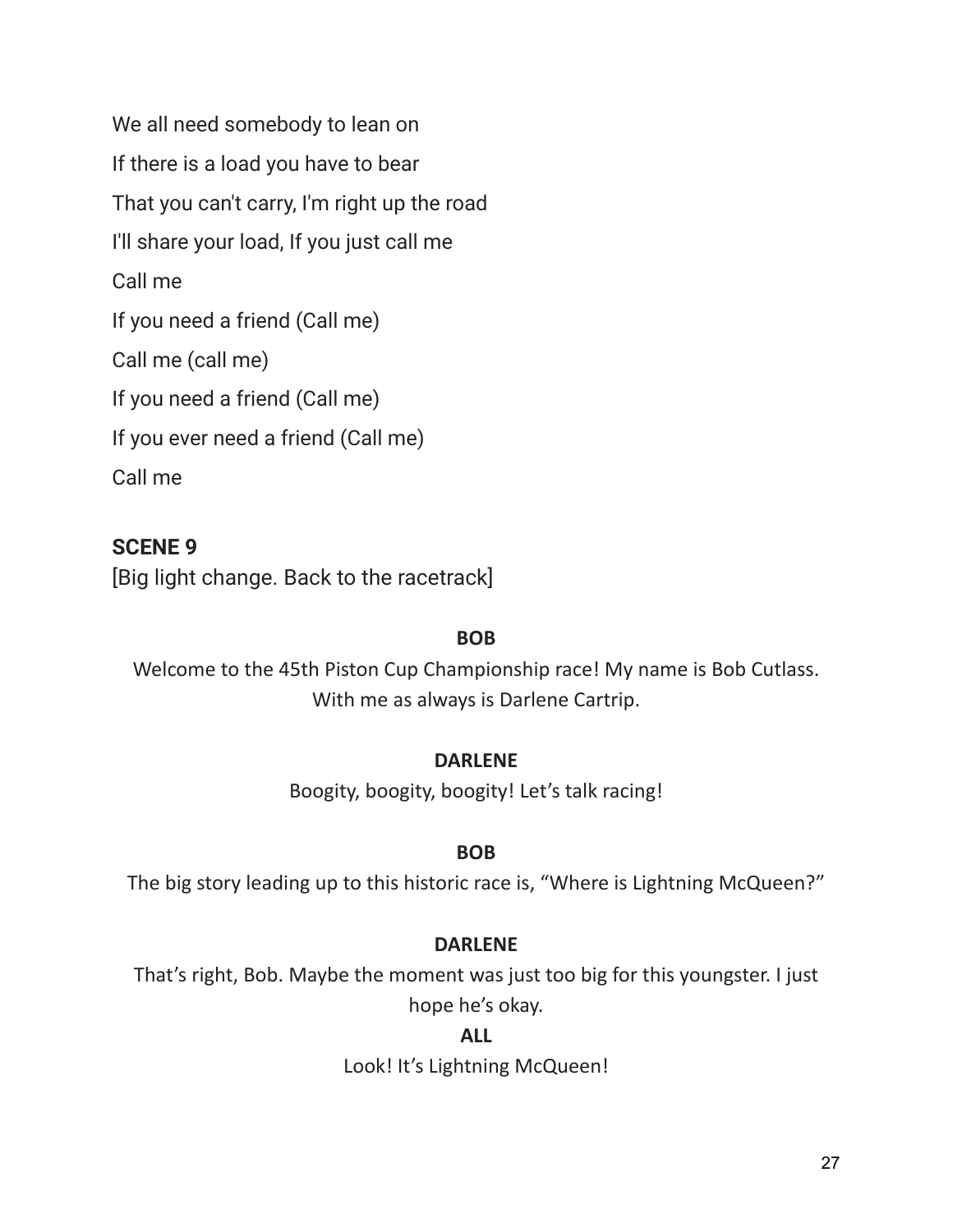### **BOB**

Something is happening down on the racetrack, Darlene.

### **DARLENE**

Oh, if it is what I hope it is, we are in for one heck of a race!

### **BOB**

Kori, what's going on down there?

## **[Lightning enters. The fans go wild! Kori enters.]**

### **KORI**

Lightning! Where have you been?

## **LIGHTNING**

 $\mathbf{I}$ …

# **[Chick enters]**

### **CHICK**

Where ya been, McQueen? I've been a bit lonely. Not really! Ha! You don't look good McQueen. Let's face it. You don't have it today. And, you know it. I'll be waiting for you at the finish line. Ha!

**[Chick exits]**

### **KORI**

Lightning, where have you been?

# **LIGHTNING**

Well, I kinda got sidetracked. With a lot of things. But, I'm here now.

### **KORI**

Lightning, do you have what it takes to beat Chick Hicks today?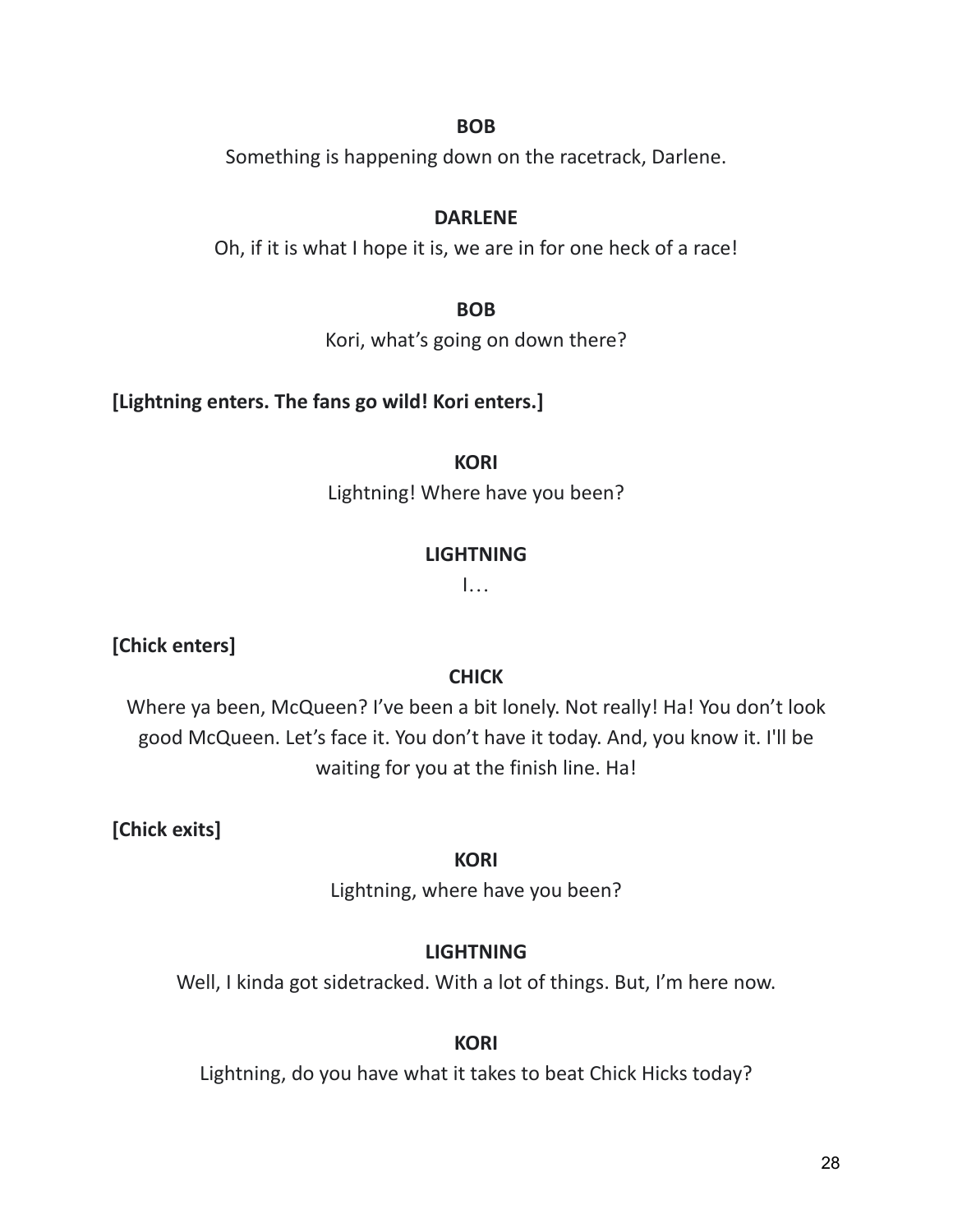Well, I thought I did. But, this week I learned there is more to life than just racing. There is family and community and...love.

### **KORI**

You don't sound the same, Lightning.

## **LIGHTNING**

I don't feel the same. Maybe Chick is right. Maybe I don't have it today.

### **KORI**

Best of luck today Lightning.

# **LIGHTNING**

Thank you.

**[Kori exits. Sally enters.]**

### **SALLY**

Hey, McQueen!

# **LIGHTNING**

Huh?

# **SALLY**

We didn't come all this way to see you quit!

**[The town enters]**

# **LIGHTNING**

Guys! You made it!

# **SARGE**

We sure did!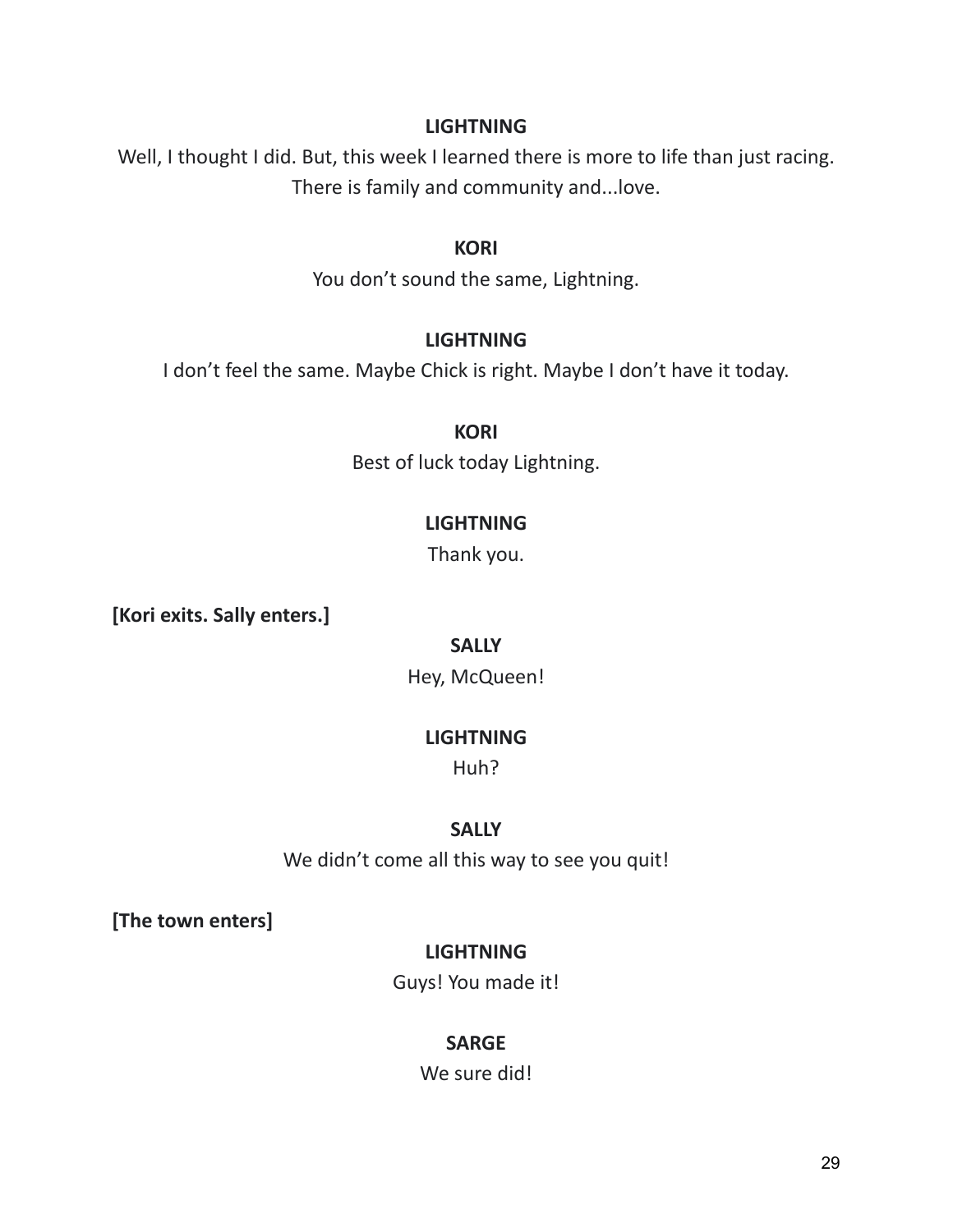### **MATER**

If you can drive as good as you can fix the road-

### **PHILMORE**

Then you can win this race, man!

# **MATER**

Now, get out there, buddy!

## **SARGE**

You can do it!

# **PHILMORE**

We're with ya, man!

# **DOC**

You've got more talent than Chick Hicks ever had. And, with this team, you can't lose. No matter what happens. Now, get out there!

# **LIGHTNING**

Ka-Chow!

[Cast sings Life is a Highway by Rascal Flatts]-dance sequence

Life's like a road that you travel on

Where there's one day here and the next day gone

Sometimes you bend, sometimes you stand

Sometimes you turn your back to the wind

There's a world outside every darkened door

Where blues won't haunt you anymore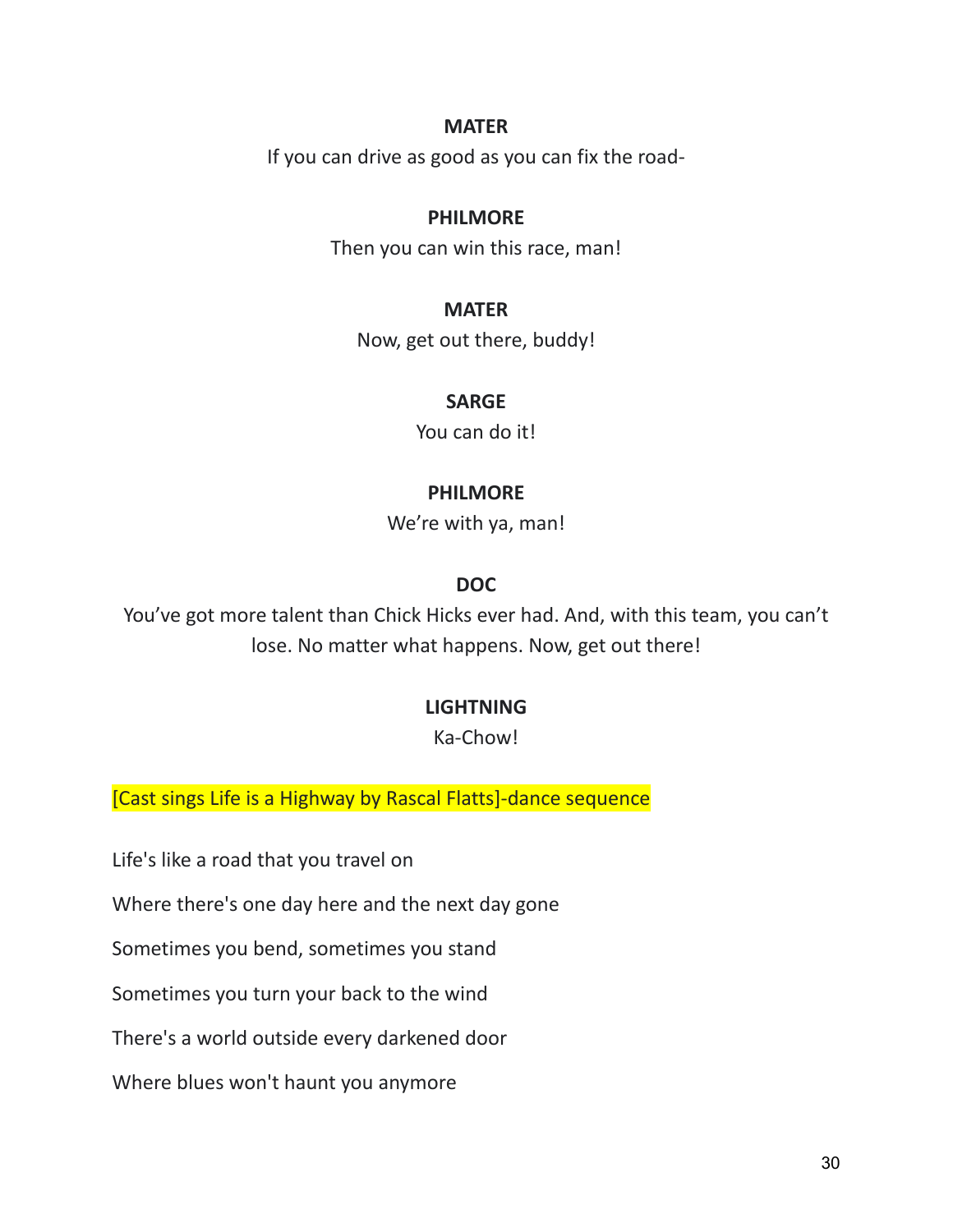Where the brave are free and lovers soar Come ride with me to the distant shore We won't hesitate Break down the garden gate There's not much time left today Life is a highway, I want to ride it all night long If you're going my way I want to drive it all night long Through all these cities and all these towns It's in my blood and it's all around I loved you now like I loved you then This is the road and these are the hits From Mozambique to those Memphis nights The Khyber pass to Vancouver's lights Knock me down and back up again You're in my blood, I'm not a lonely man There's no load I can't hold A road so rough, this I know I'll be there when the light comes in Just tell 'em we're survivors Life is a highway I want to ride it all night long If you're going my way, I want to drive it all night long